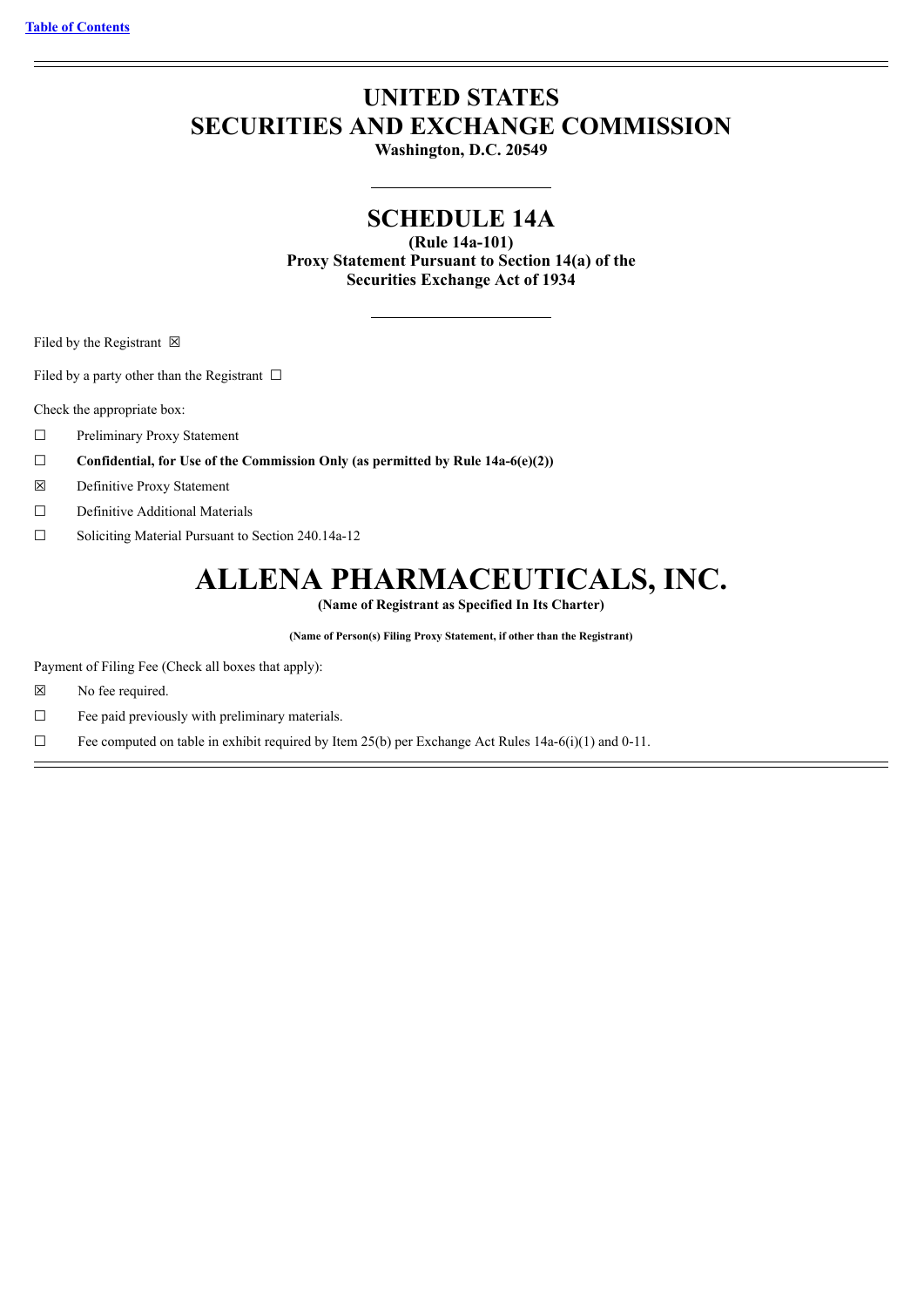

**One Newton Executive Park Suite 202 Newton, MA 02462**

**May 24, 2022**

Dear Allena Stockholder:

We are pleased to invite you to attend a Special Meeting of Stockholders (the "Special Meeting"). The Special Meeting will be held on July 5, 2022, at 9:00 a.m., Eastern Time via live webcast. You will be able to attend the Special Meeting, vote, and submit your questions during the meeting via live webcast through the link www.proxydocs.com/ALNA and entering your control number, which can be found on your proxy card. Prior registration to attend the Special Meeting at www.proxydocs.com/ALNA is required by 5:00 p.m. Eastern Time on July 1, 2022.

We have adopted this technology to expand access to the meeting, improve communications and impose lower costs on our stockholders, the company and the environment. We believe virtual meetings enable increased stockholder participation from locations around the world. The online format allows us to communicate more effectively via a pre-meeting forum that you can enter by visiting www.proxydocs.com/ALNA and entering your control number.

Enclosed are the following:

- Our Notice of Special Meeting of Stockholders (the "Notice"), and proxy statement; and
- A proxy card with a return envelope to record your vote.

The Notice lists the matters to be considered at the Special Meeting, and the proxy statement describes the matters listed in the Notice.

If you were either a stockholder of record as of May 4, 2022, or held shares as of May 4, 2022 that were not registered in your own name, but rather were registered in the name of a bank, broker or other institution, you will receive a Notice Regarding Internet Availability of Proxy Materials with instructions that you must follow for your shares to be voted.

Your vote at the Special Meeting is important. Whether or not you plan to attend the Special Meeting in person, we ask that you submit your proxy to vote as soon as possible so that your shares are represented at the Special Meeting. We appreciate your participation and your interest in Allena Pharmaceuticals, Inc.

If you have any questions, please contact our proxy solicitor, Saratoga Proxy Consulting LLC, at (212) 257-1311.

Sincerely,

Louis Brenner, M.D. President and Chief Executive Officer, Director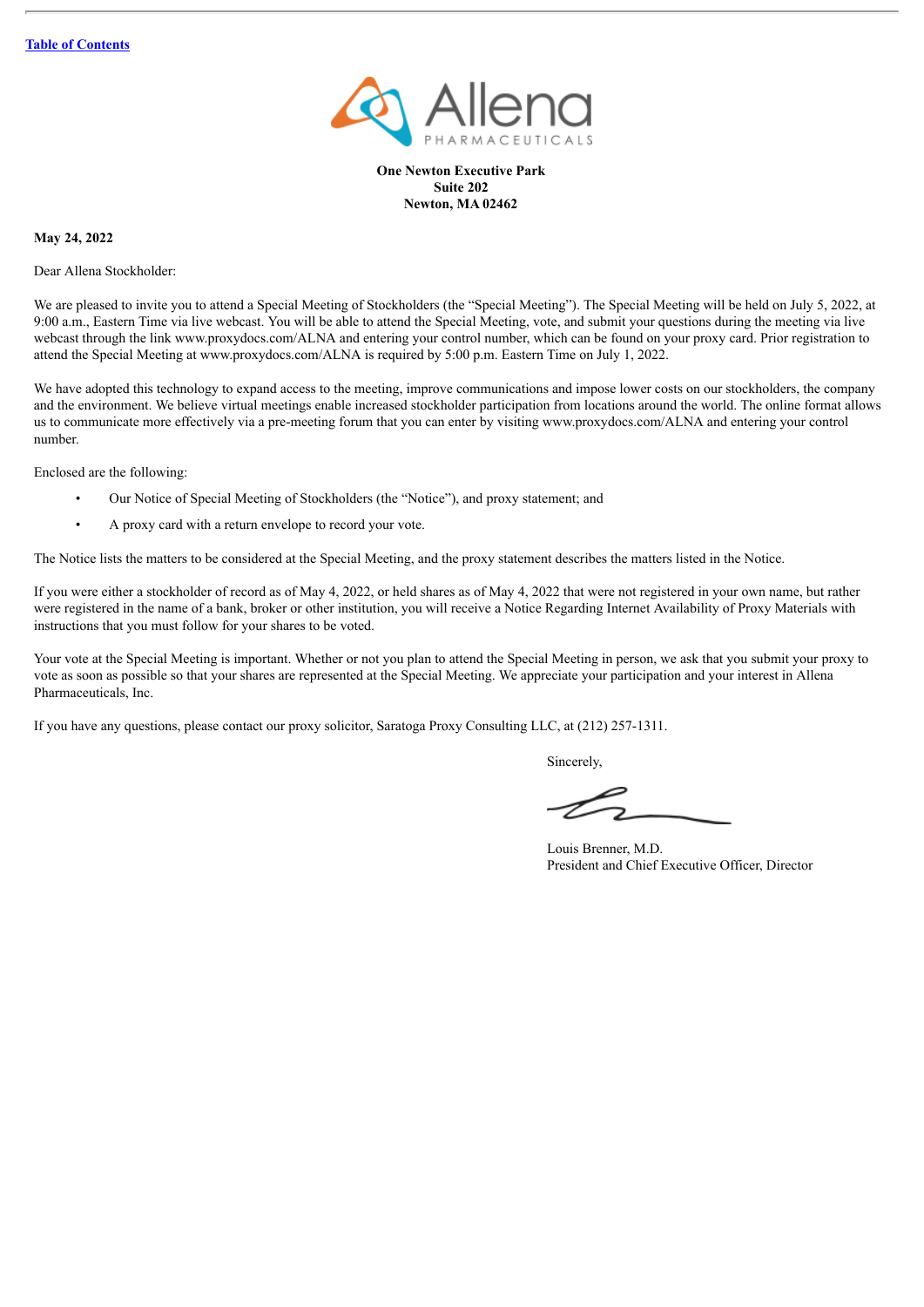# **NOTICE OF SPECIAL MEETING OF STOCKHOLDERS**

To our Stockholders:

A Special Meeting of Stockholders of Allena Pharmaceuticals, Inc. (the "Special Meeting") will be held on July 5, 2022, at 9:00 a.m., Eastern Time via live webcast, for the following purposes:

1. To approve an amendment to our amended and restated certificate of incorporation, as amended (the "Charter"), in the form attached to the proxy statement as  $\Delta$  at the discretion of our Board of Directors (the "Board"), effect a reverse stock split with respect to our issued and outstanding common stock, par value \$0.001 per share ("Common Stock"), including any Common Stock held by the Company as treasury shares, at any time prior to December 31, 2022, at a ratio of 1-for-10 to 1-for-100 (the "Range"), with the ratio within such Range to be determined at the discretion of the Board without further approval or authorization of our stockholders (the "Reverse Stock Split") and included in a public announcement.

2. To ratify the appointment of Ernst & Young LLP as our independent registered public accounting firm for the fiscal year ending December 31, 2022.

3. To consider and vote upon an adjournment of the Special Meeting, if necessary, to solicit additional proxies if there are not sufficient votes in favor of Proposal No. 1.

These items of business are more fully described in the proxy statement accompanying this notice. The record date for the Special Meeting is May 4, 2022. Only stockholders of record holding shares of our Common Stock, Series D Convertible Preferred Stock and/or Series E Convertible Preferred Stock as of the close of business on the record date are entitled to notice of, and to vote at, the Special Meeting or any adjournments thereof.

For stockholders of record and stockholders who hold shares in street name through a bank, broker or other institution as of the record date, we will provide access to our proxy materials via the Internet at www.proxydocs.com/ALNA. Accordingly, on or about May 24, 2022, we will begin mailing a Notice Regarding Internet Availability of Proxy Materials to all stockholders of record and stockholders who held shares in street name as of the record date notifying them that, among other things, they can access our proxy materials and request to receive a printed set of proxy materials at www.proxydocs.com/ALNA.

**WHETHER OR NOT YOU PLAN TO ATTEND THE SPECIAL MEETING VIA THE LIVE WEBCAST AND REGARDLESS OF THE** NUMBER OF SHARES YOU OWN, YOUR VOTE IS VERY IMPORTANT. PLEASE COMPLETE, SIGN AND SUBMIT YOUR PROXY AS **SOON AS POSSIBLE SO THAT YOUR SHARES CAN BE VOTED AT THE SPECIAL MEETING IN ACCORDANCE WITH YOUR INSTRUCTIONS.**

BY ORDER OF THE BOARD OF DIRECTORS

Louis Brenner, M.D. President and Chief Executive Officer, Director

Dated: May 24, 2022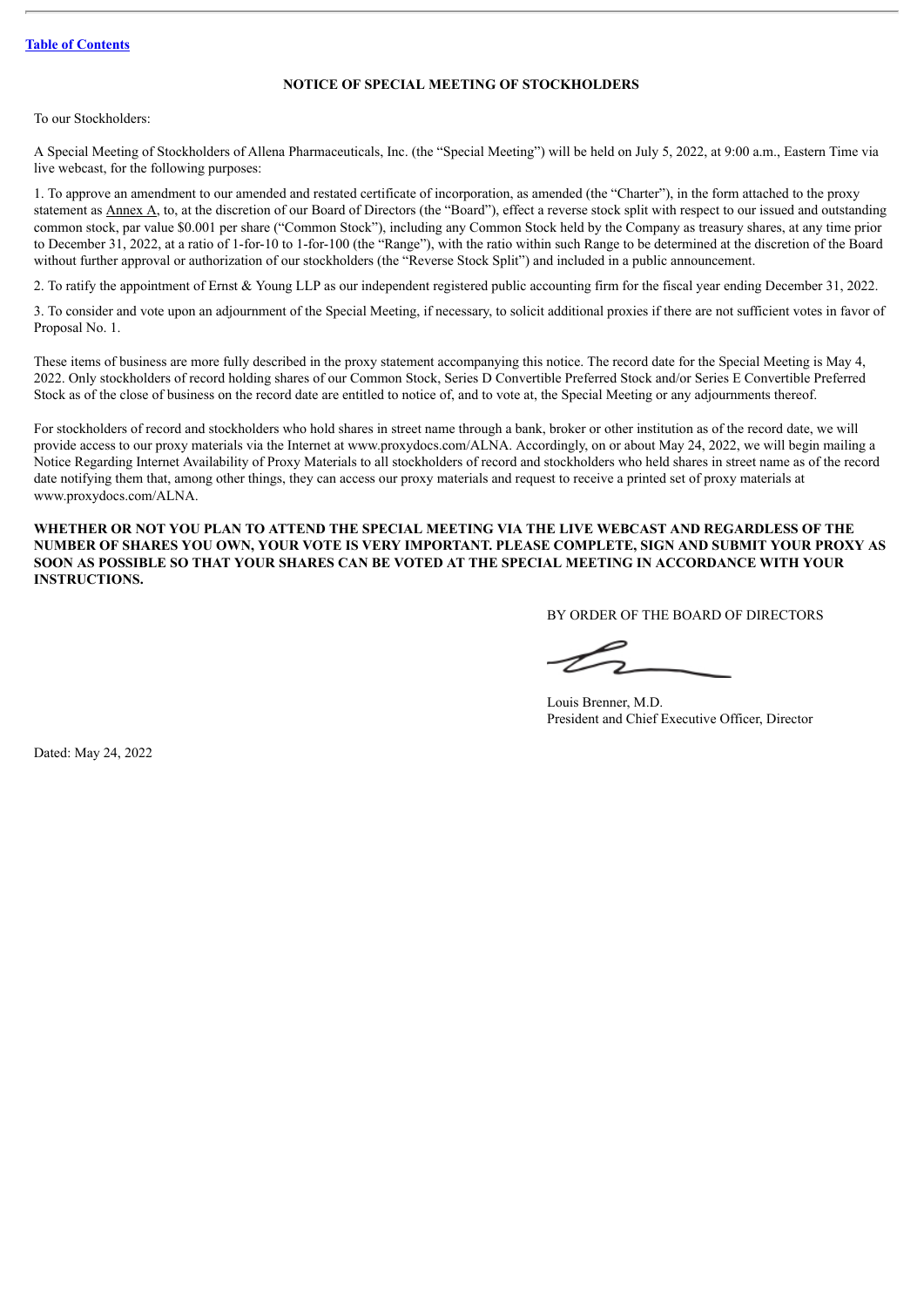$\overline{a}$ 

# **TABLE OF CONTENTS**

<span id="page-3-0"></span>

|                                                                                                   | Page        |
|---------------------------------------------------------------------------------------------------|-------------|
| <b>EXPLANATORY NOTE</b>                                                                           | 1           |
| QUESTIONS AND ANSWERS ABOUT THE SPECIAL MEETING                                                   | 1           |
| SECURITY OWNERSHIP OF CERTAIN BENEFICIAL OWNERS AND MANAGEMENT                                    | $\,$ 8 $\,$ |
| PROPOSAL 1 APPROVAL OF AN AMENDMENT TO OUR AMENDED AND RESTATED CERTIFICATE TO EFFECT THE REVERSE | 10          |
| <b>STOCK SPLIT</b>                                                                                |             |
| <b>Reasons for the Reverse Stock Split</b>                                                        | 10          |
| <b>Risks Associated with the Reverse Stock Split</b>                                              | 11          |
| <b>Effects of the Reverse Stock Split</b>                                                         | 12          |
| Background on our Series D Convertible Preferred Stock and Series E Convertible Preferred Stock   | 13          |
| <b>Treatment of Fractional Shares in the Reverse Stock Split</b>                                  | 14          |
| Determination of the Reverse Stock Split Ratio                                                    | 14          |
| Board Discretion to Effect the Reverse Stock Split                                                | 15          |
| <b>Effective Time of the Reverse Stock Split</b>                                                  | 15          |
| Mechanics of the Reverse Stock Split                                                              | 15          |
| <b>Exchange of Stock Certificates</b>                                                             | 15          |
| Effect on Registered "Book-Entry" Holders of Common Stock                                         | 15          |
| <b>Appraisal Rights</b>                                                                           | 16          |
| <b>Regulatory Approvals</b>                                                                       | 16          |
| <b>Accounting Treatment of the Reverse Stock Split</b>                                            | 16          |
| Certain U.S. Federal Income Tax Consequences of the Reverse Stock Split                           | 16          |
| Cash in Lieu of Fractional Shares                                                                 | 17          |
| <b>Information Reporting and Backup Withholding</b>                                               | 17          |
| <b>Vote Required</b>                                                                              | 18          |
| <b>Our Recommendation</b>                                                                         | 18          |
| PROPOSAL 2 RATIFICATION OF APPOINTMENT OF INDEPENDENT REGISTERED PUBLIC ACCOUNTING FIRM           | 19          |
| <b>Vote Required</b>                                                                              | 19          |
| <b>Our Recommendation</b>                                                                         | 19          |
| <b>Pre-Approval Policies and Procedures</b>                                                       | 19          |
| PROPOSAL 3 TO APPROVE THE ADJOURNMENT OF THE SPECIAL MEETING, IF NECESSARY, TO SOLICIT ADDITIONAL |             |
| PROXIES IF THERE ARE INSUFFICIENT VOTES AT THE TIME OF THE SPECIAL MEETING TO APPROVE THE REVERSE |             |
| <b>STOCK SPLIT PROPOSAL</b>                                                                       | 20          |
| Background of and Rationale for the Adjournment Proposal                                          | 20          |
| <b>Vote Required</b>                                                                              | 20          |
| <b>Board Recommendation</b>                                                                       | $20\,$      |
| STOCKHOLDER PROPOSALS AND NOMINATIONS                                                             | 21          |
| <b>OTHER MATTERS</b>                                                                              | 21          |
| <b>AVAILABILITY OF CERTAIN DOCUMENTS</b>                                                          | 21          |
| APPENDIX A: CERTIFICATE OF AMENDMENT TO THE AMENDED AND RESTATED CERTIFICATE OF INCORPORATION OF  |             |
| ALLENA PHARMACEUTICALS, INC.                                                                      | A-1         |

i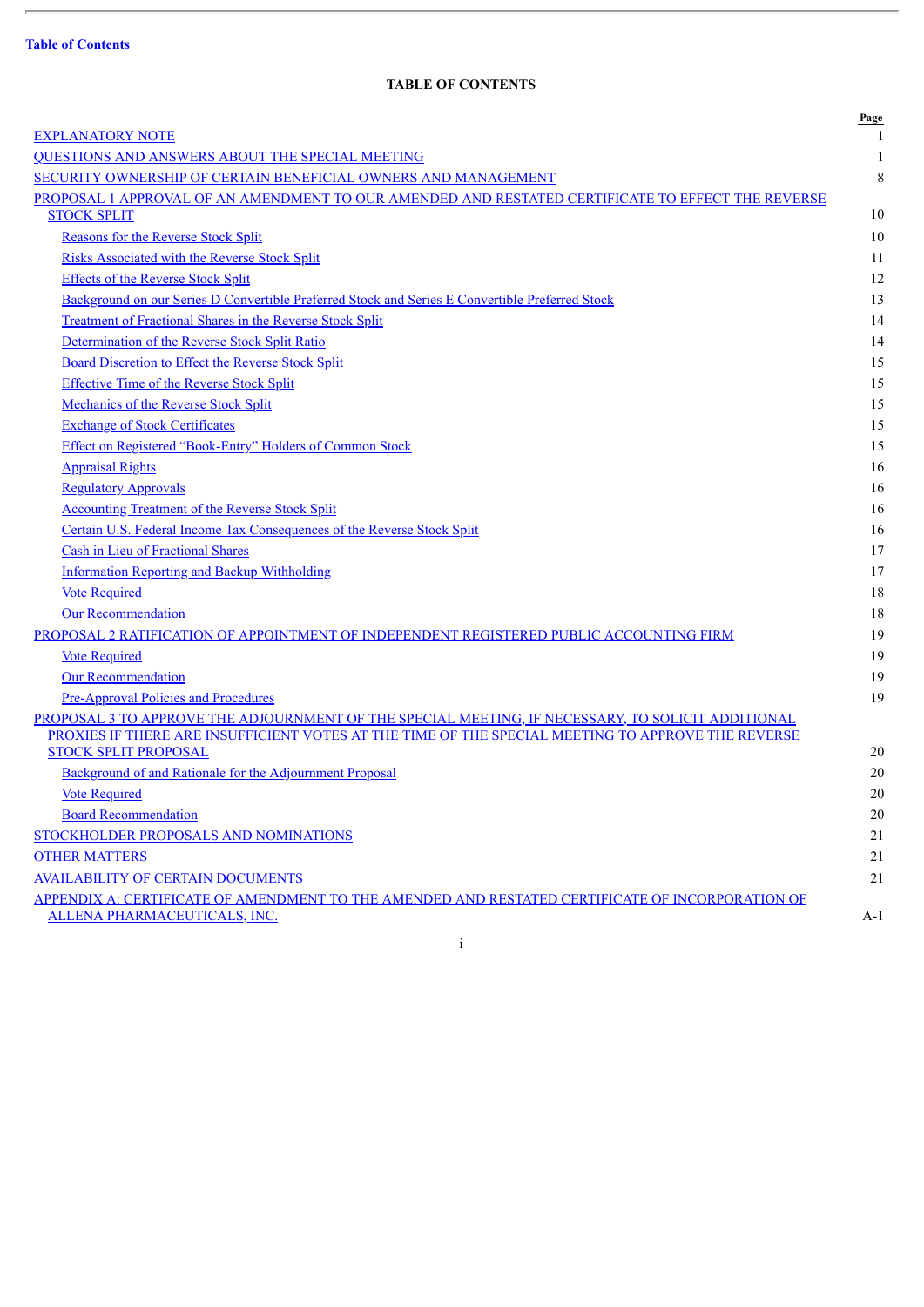# **PROXY STATEMENT FOR THE SPECIAL MEETING OF STOCKHOLDERS TO BE HELD ON JULY 5, 2022**

# **EXPLANATORY NOTE**

<span id="page-4-0"></span>We are an "emerging growth company" under applicable federal securities laws and therefore permitted to take advantage of certain reduced public company reporting requirements. As an emerging growth company, we provide in this proxy statement the scaled disclosure permitted under the Jumpstart Our Business Startups Act of 2012 (the "JOBS Act"), including the compensation disclosures required of a "smaller reporting company," as that term is defined in Rule 12b-2 promulgated under the Securities Exchange Act of 1934, as amended (the "Exchange Act"). In addition, as an emerging growth company, we are not required to conduct votes seeking approval, on an advisory basis, of the compensation of our named executive officers or the frequency with which such votes must be conducted. We will remain an "emerging growth company" until the earliest of (i) the last day of the fiscal year in which we have total annual gross revenues of \$1.07 billion or more; (ii) December 31, 2022; (iii) the date on which we have issued more than \$1 billion in nonconvertible debt during the previous three years; or (iv) the date on which we are deemed to be a large accelerated filer under the rules of the Securities Exchange Commission, or SEC.

# **QUESTIONS AND ANSWERS ABOUT THE SPECIAL MEETING OF STOCKHOLDERS**

#### **PROXY STATEMENT—SPECIAL MEETING OF STOCKHOLDERS**

<span id="page-4-1"></span>This proxy statement contains information about the Special Meeting of Stockholders (the "Special Meeting") of Allena Pharmaceuticals, Inc., a Delaware corporation, including any postponements or adjournments of the Special Meeting. The Special Meeting will be held July 5, 2022, at 9:00 a.m., Eastern Time via live webcast. The proxy materials can be accessed by following the instructions in the Notice (www.proxydocs.com/ALNA) as well as online at our Investor Relations website at http://ir.allenapharma.com/investor-relations. Prior registration to attend the Special Meeting at www.proxydocs.com/ALNA is required by 5:00 p.m. Eastern Time on July 1, 2022 (the "Registration Deadline").

In this proxy statement, we sometimes refer to Allena Pharmaceuticals, Inc. and its subsidiaries as "Allena," the "Company," "we," "us," or "our." In addition, unless the context otherwise requires, references to "stockholders" are to the holders of our common stock, par value \$0.001 per share ("Common Stock"), and holders of our Series D Convertible Preferred Stock, par value \$0.001 per share ("Series D Convertible Preferred Stock"), and our Series E Convertible Preferred Stock, par value \$0.001 per share ("Series E Convertible Preferred Stock, and together with the Series D Convertible Preferred Stock, the "Preferred Stock").

This proxy statement contains important information for you to consider when deciding how to vote on the matters for which we are soliciting proxies. Please read it carefully.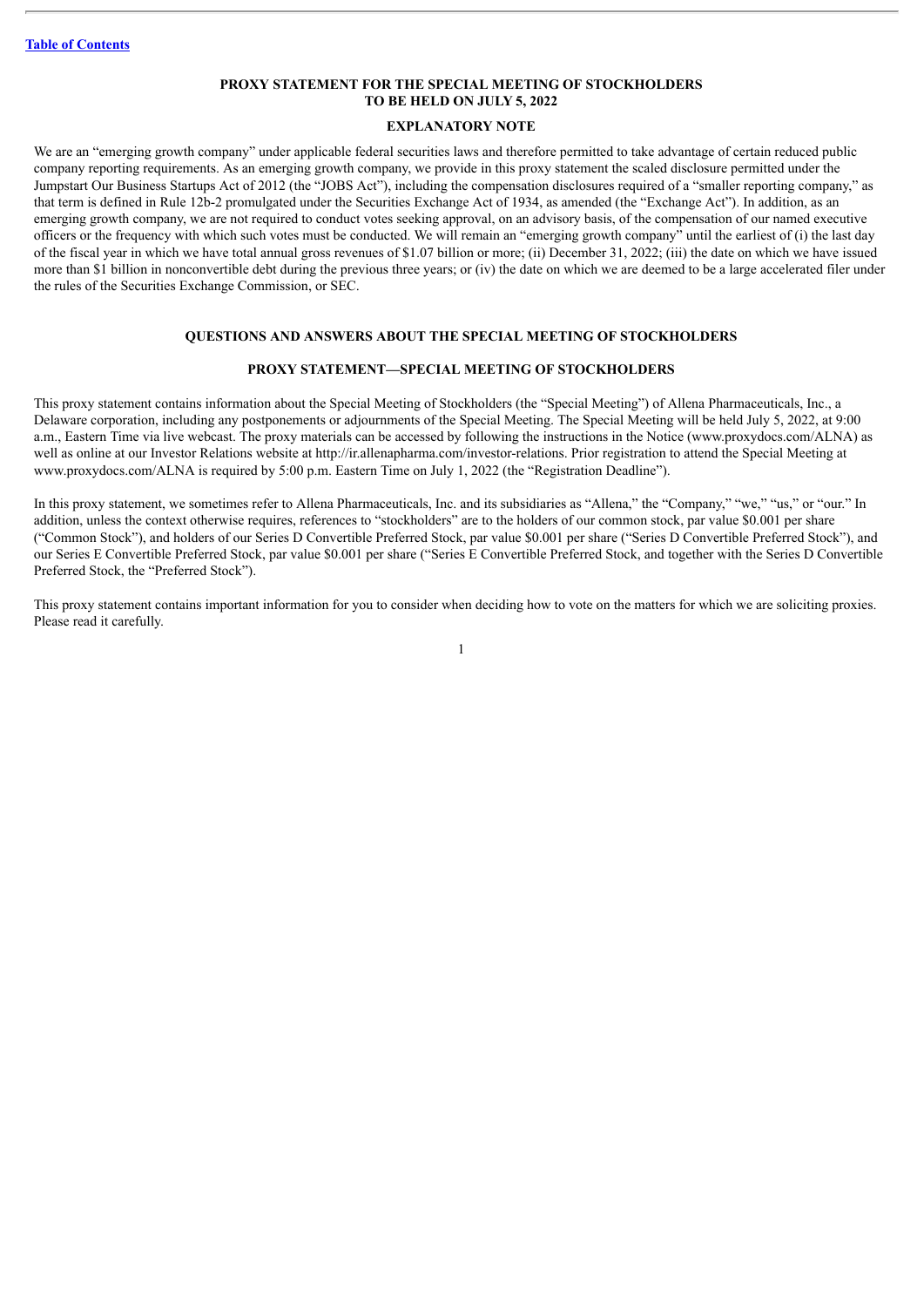# What Proposals Will Be Presented at the Special Meeting and What Are the Voting Recommendations of the Board of Directors?

The proposals that will be presented at the Special Meeting and the voting recommendations of our Board of Directors (the "Board") are set forth in the table below:

| Proposal |                                                                                                                                                                                                                                                                                                                                                                                                                                                                                                                                                                                                                                                                                                                                                                                                                                                                    | <b>Board's</b><br>Voting<br>Recommendation |
|----------|--------------------------------------------------------------------------------------------------------------------------------------------------------------------------------------------------------------------------------------------------------------------------------------------------------------------------------------------------------------------------------------------------------------------------------------------------------------------------------------------------------------------------------------------------------------------------------------------------------------------------------------------------------------------------------------------------------------------------------------------------------------------------------------------------------------------------------------------------------------------|--------------------------------------------|
| (1)      | Approve an amendment to our amended and restated certificate of incorporation, as amended (the "Charter"), in the form<br>attached to the proxy statement as Annex A, to, at the discretion of our Board of Directors (the "Board"), effect a reverse<br>stock split with respect to our issued and outstanding common stock, par value \$0.001 per share ("Common Stock"),<br>including any Common Stock held by the Company as treasury shares, at any time prior to December 31, 2022, at a ratio of<br>1-for-10 to 1-for-100 (the "Range"), with the ratio within such Range to be determined at the discretion of the Board<br>without further approval or authorization of our stockholders and included in a public announcement (such action, the<br>"Reverse Stock Split" and such proposal is referred to herein as the "Reverse Stock Split Proposal"). | FOR approval                               |
| (2)      | Ratify the appointment of Ernst & Young LLP as our independent registered public accounting firm for the fiscal year<br>ending December 31, 2022 (the "Auditor Ratification Proposal").                                                                                                                                                                                                                                                                                                                                                                                                                                                                                                                                                                                                                                                                            | FOR approval                               |

(3) To consider and vote upon an adjournment of the Special Meeting, if necessary, to solicit additional proxies if there are not sufficient votes in favor of Proposal No. 1 (the "Adjournment Proposal"). FOR approval

Other than these proposals, no other proposals will be presented for a vote at the Special Meeting.

#### **Who Can Vote?**

The record date to determine the stockholders entitled to notice of and to vote at the Special Meeting is the close of business on May 4, 2022. On the record date, (i) 89,774,309 shares of Common Stock were issued and outstanding, (ii) 1,436.0688 shares of Series D Convertible Preferred Stock, convertible into 8,975,430 shares of Common Stock, were issued and outstanding and entitled to vote and (iii) 1,436.0688 shares of Series E Convertible Preferred Stock, convertible into 8,975,430 shares of Common Stock, were issued and outstanding and entitled to vote.

Holders of record of our Common Stock and our Preferred Stock as of the close of business on the record date will be entitled to notice of and to vote at the Special Meeting and at any adjournments or postponements thereof.

Holders of record of shares of Common Stock have the right to vote on all matters brought before the Special Meeting and at any adjournments or postponements thereof. Holders of record of shares of Preferred Stock have the right to vote only on the Reverse Stock Split Proposal or any Adjournment Proposal. Holders of Common Stock and Preferred Stock will vote on the Reverse Stock Split Proposal and any Adjournment Proposal as a single class.

You do not need to attend the Special Meeting to vote your shares. Instead, you may submit a proxy to vote your shares by marking, signing, dating and returning the enclosed proxy card or submitting your proxy through the Internet.

#### *Stockholder of Record: Shares Registered in Your Name*

If, on the record date, your shares were registered directly in your name with our transfer agent, Computershare Trust Company, N.A., then you are a stockholder of record, and you can vote your shares at the Special Meeting

 $\overline{2}$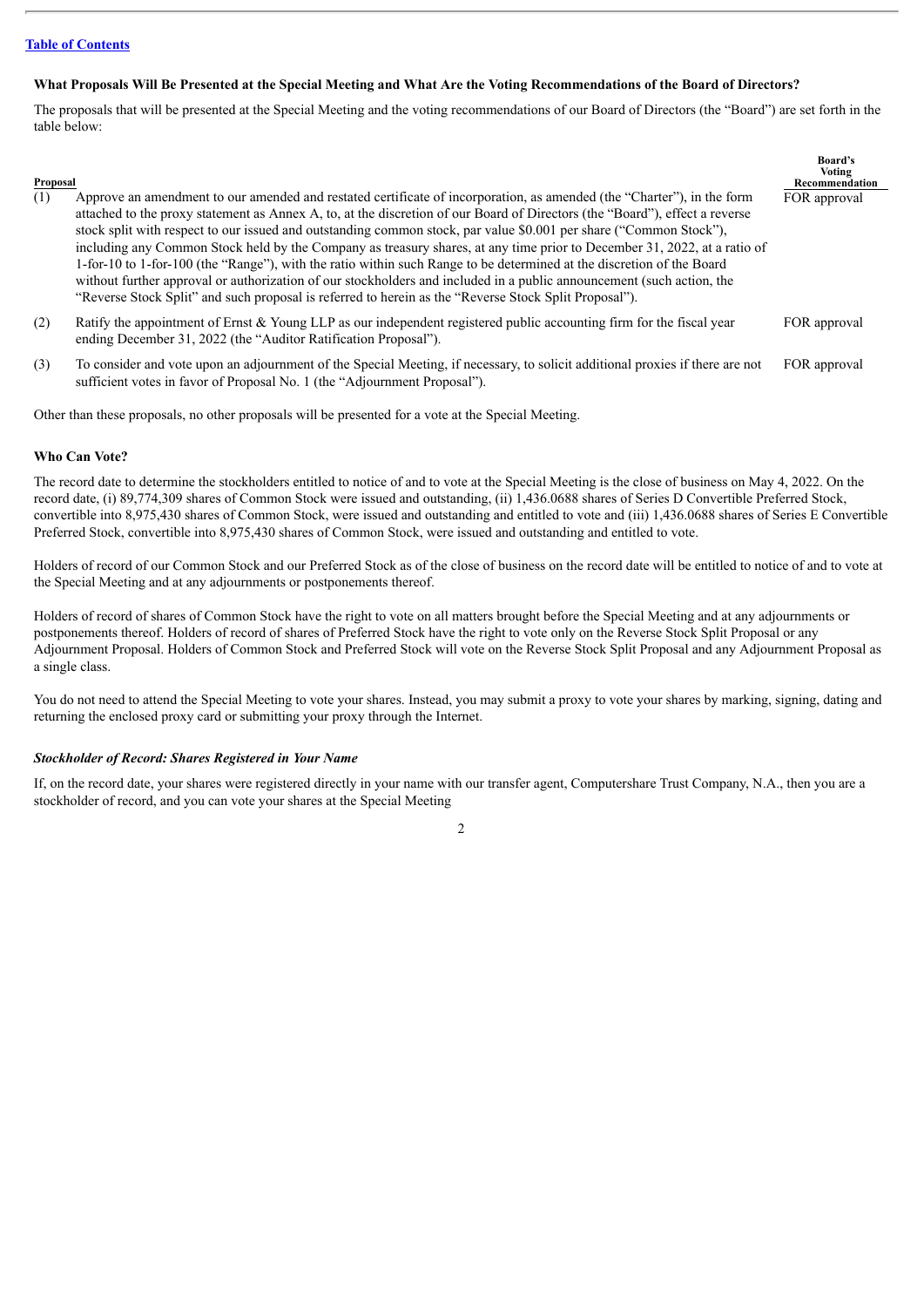by one of the methods described below in the section entitled "How Do I Vote and When is the Deadline for Voting?"

#### *Beneficial Owner: Shares Registered in the Name of a Broker or Bank*

If, on the record date, your shares were held in an account at a brokerage firm, bank, dealer or other similar organization, then you are the beneficial owner of shares held in "street name" and you may vote your shares at the Special Meeting by one of the methods described below in the section entitled "How Do I Vote and When is the Deadline for Voting?"

# **How Many Votes do I Have?**

Each holder of record of our Common Stock is entitled to one vote per share of Common Stock on each matter to be acted upon at the Special Meeting.

Each holder of record of our Series D Convertible Preferred Stock is entitled to one vote per share on an as-converted-to-Common Stock basis, or an aggregate of 8,482,391 votes, calculated using a conversion price of \$0.1693 per share, which is the Minimum Price as defined in Nasdaq Listing Rule 5635(d) immediately preceding the execution and delivery of the Securities Purchase Agreement, dated May 3, 2022, pursuant to which the Company issued the Series D Convertible Preferred Stock. The holders of record of our Series D Convertible Preferred Stock are entitled to vote only on the Reverse Stock Split Proposal or on any proposal to adjourn the Special Meeting.

Each holder of record of our Series E Convertible Preferred Stock is entitled to 1,000,000 votes per share of Series E Convertible Preferred Stock, or an aggregate of 1,436,068,800 votes; *provided*, *that*, such votes must be counted by the Company in the same proportion as the aggregate shares of Common Stock and Series D Convertible Preferred Stock voted on the Reverse Stock Split Proposal or any Adjournment Proposal at the Special Meeting. As an example, if the holders of 50.5% of the outstanding Common Stock and Series D Convertible Preferred Stock voted at the meeting are voted in favor of a proposal for the Reverse Stock Split Proposal, the Company can count 50.5% of the votes cast by the holders of the Series E Convertible Preferred Stock as votes in favor of the Reverse Stock Split Proposal. The holders of record of our Series E Convertible Preferred Stock are entitled to vote only on the Reverse Stock Split Proposal or on any proposal to adjourn the Special Meeting.

# **How Will I Receive Proxy Materials?**

On or about May 24, 2022, we will begin mailing a Notice Regarding Internet Availability of Proxy Materials to all stockholders of record and stockholders who held shares in street name as of the close of business on May 4, 2022. We have posted our proxy materials on the website referenced in such notice (www.proxydocs.com/ALNA). You may choose to access our proxy materials on the website referenced in such notice or may request to receive a printed set of our proxy materials by either writing to our Investor Relations Department, Allena Pharmaceuticals, Inc., One Newton Executive Park, Suite 202, Newton, MA 02462 or e-mailing paper@investorelections.com.

# **How Do I Vote and When is the Deadline for Voting?**

Whether you plan to attend the Special Meeting or not, we urge you to submit your proxy to vote. Submitting a proxy to vote your shares will not affect your right to attend the Special Meeting.

# *Stockholder of Record*

If your shares are registered directly in your name, you may vote or submit your proxy to vote:

• *By mail.* Complete and mail the enclosed proxy card in the enclosed postage prepaid envelope. Your proxy will be voted in accordance with your instructions. If you sign the proxy card but do not specify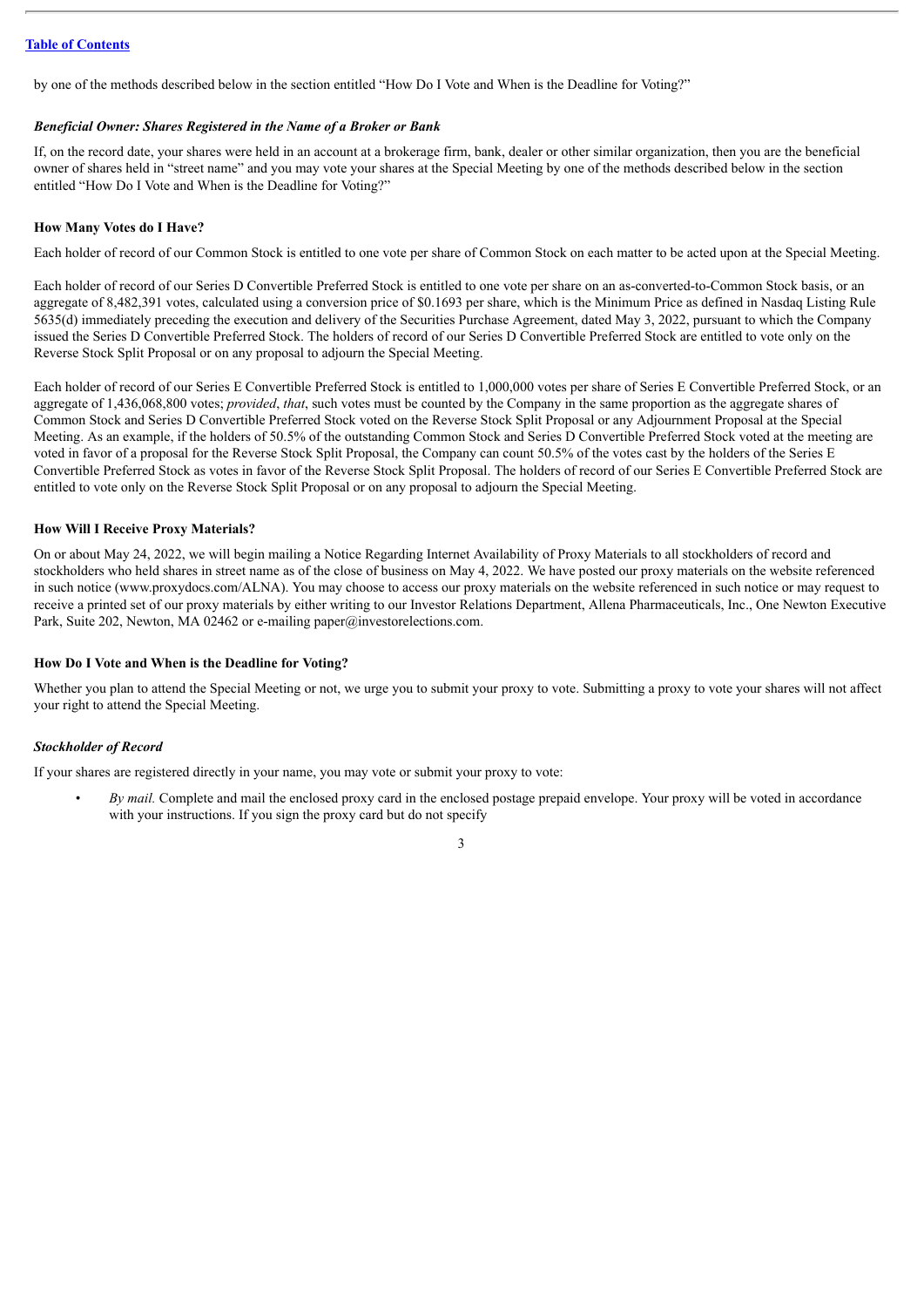how you want your shares voted, they will be voted as recommended by our Board. Your proxy card must be received on or before July 1, 2022, to be counted.

- *In attendance at the Special Meeting*. You may vote during the virtual meeting through www.proxydocs.com/ALNA. To be admitted to the Special Meeting and vote your shares, you must register by the Registration Deadline and provide the control number as described in the proxy card mailed to you. After completion of your registration by the Registration Deadline, further instructions, including a unique link to access the Special Meeting, will be emailed to you.
- *By telephone*. You may vote over the telephone by calling toll-free 866-229-3489 in the U.S. and following the recorded instructions. Please have your proxy card available when you call. Your vote must be received prior to the commencement of the meeting to be counted.
- *Over the Internet*. You may submit your proxy to vote via the Internet by going to www.proxypush.com/ALNA and following the on-screen instructions. Please have your proxy card available when you access the webpage. Your proxy to vote must be received prior to the commencement of the meeting to be counted.

#### *Hold Shares in Street Name*

If you hold shares in street name, the organization holding your account is considered the stockholder of record for purposes of voting at the Special Meeting. The stockholder of record will provide you with instructions on how to direct your bank, broker or other financial intermediary on how to vote your shares. Internet and telephone instructions will be offered to stockholders owning shares through most banks and brokers. Additionally, if you would like to vote at the Special Meeting via live webcast, you must register to attend the Special Meeting by the Registration Deadline, contact the broker or other nominee who holds your shares and obtain a signed broker's proxy card giving you the right to vote the shares, and bring it with you to the Special Meeting. You will not be able to vote at the Special Meeting unless you have a signed proxy card from your broker. After completion of your registration by the Registration Deadline, further instructions, including a unique link to access the Special Meeting, will be emailed to you.

If you have any questions regarding the voting process, please contact our proxy solicitor, Saratoga Proxy Consulting LLC, at (212) 257-1311.

#### **What If I Return a Proxy Card But Do Not Make Specific Choices?**

If you return a signed and dated proxy card without marking any voting selections, your shares will be voted on the matters as recommended by our Board.

#### **Will My Shares Be Voted if I Do Not Return My Proxy Card or Vote by the Deadline?**

If you are a stockholder of record, your shares will not be voted if you do not vote using one of the methods described in the section above entitled "How Do I Vote and When is the Deadline for Voting?" in advance of the deadline.

If your shares are held in street name, and you do not provide voting instructions to the bank, broker or other nominee that holds your shares as described above under "How Do I Vote and When is the Deadline for Voting?," the bank, broker or other nominee may exercise discretionary authority to vote on routine proposals, but may not vote on non-routine proposals. If your bank, broker or nominee votes on a routine proposal, the shares that cannot be voted on non-routine matters by the bank, broker or nominee that holds your shares are called broker non-votes. Broker non-votes will be deemed present at the Special Meeting for purposes of determining whether a quorum exists for the Special Meeting.

We encourage you to provide voting instructions to the bank, broker or other nominee that holds your shares. This ensures your shares will be voted at the Special Meeting in the manner you desire.

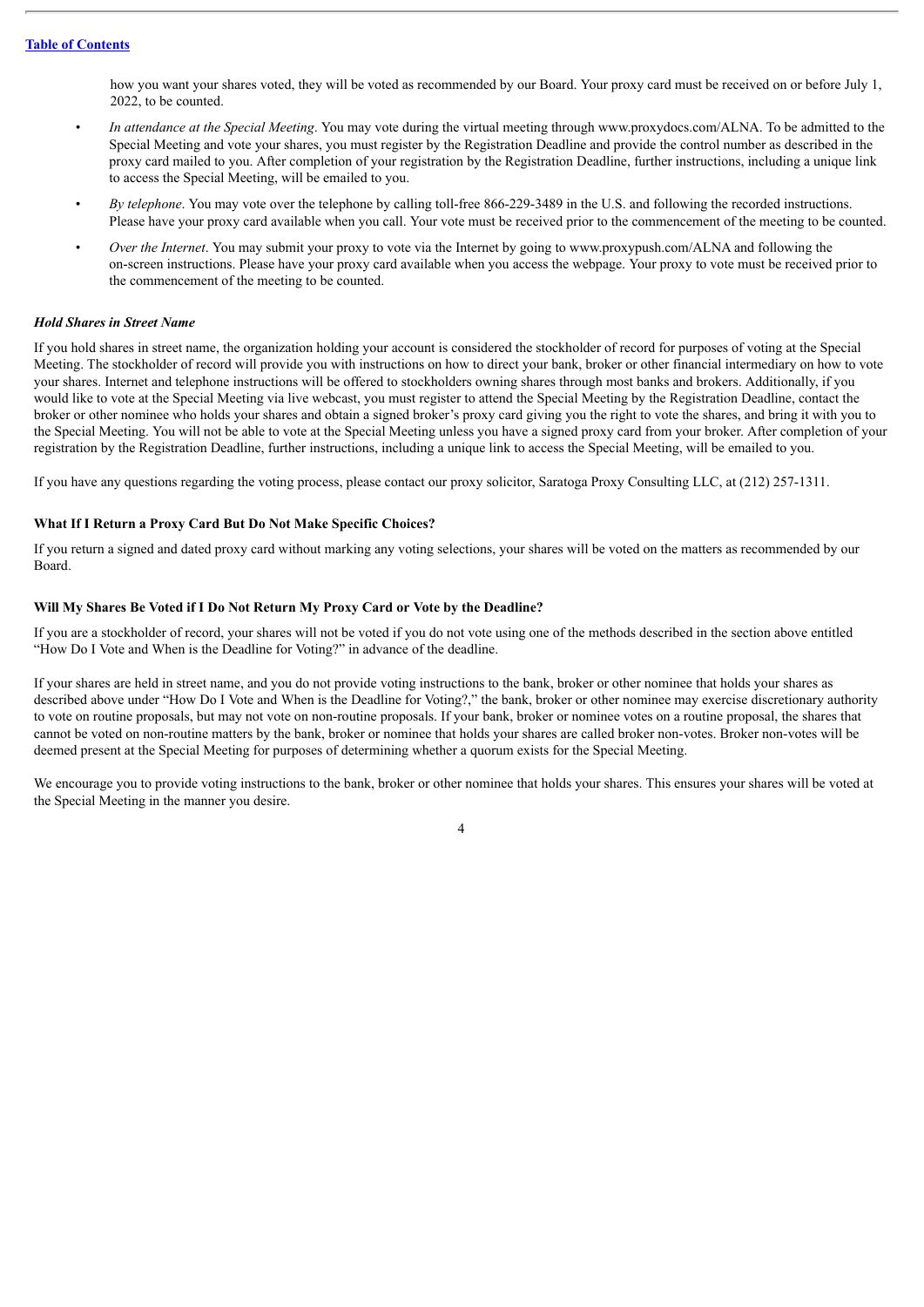# **May I Revoke My Proxy?**

If you give a proxy, you may revoke your proxy at any time before the Special Meeting in any one of the following ways:

- signing a new proxy card, and submitting it as instructed above in advance of the deadline;
- notifying the Company's Secretary in writing before the Special Meeting that you have revoked your proxy; or
- attending the Special Meeting via the live webcast and voting if you are a stockholder of record (attending the Special Meeting via the live webcast will not in and of itself revoke a previously submitted proxy unless you specifically request it).

#### **What If I Receive More Than One Proxy Card?**

You may receive more than one proxy card or voting instruction form if you hold your shares in more than one account, which may be in registered form or held in street name. Please vote in the manner described under "How Do I Vote and When is the Deadline for Voting?" for each account to ensure that all of your shares are voted.

#### **What Vote is Required to Approve Each Proposal?**

*Proposal 1, the Reverse Stock Split Proposal*: The approval of the Reverse Stock Split Proposal requires the affirmative vote of the majority of the voting power of the outstanding shares of our Common Stock and Preferred Stock entitled to vote on the proposal, voting together as a single class.

*Proposal 2, the Auditor Ratification Proposal*: The ratification of the appointment of Ernst & Young LLP as our independent registered public accounting firm requires the affirmative vote of a majority of the votes cast by the holders of our Common Stock present in person (via live webcast) or represented by proxy at the Special Meeting and entitled to vote on the proposal. This vote is non-binding. However, if stockholders fail to ratify the selection of Ernst & Young LLP, the audit committee of our Board will reconsider whether or not to retain the firm for 2022. Even if the selection of Ernst & Young LLP is ratified, the audit committee may, in its discretion, direct the appointment of a different independent registered public accounting firm at any time during 2022 if it determines that such a change would be in the best interests of the Company and its stockholders.

*Proposal 3, the Adjournment Proposal*: The approval of the Adjournment Proposal requires the affirmative vote of the majority of the votes cast by the holders of our Common Stock and Preferred Stock present in person (via live webcast) or represented by proxy at the Special Meeting and entitled to vote on the proposal, voting together as a single class.

#### **What is a Quorum and How are Votes Counted?**

We need a quorum of stockholders to hold our Special Meeting. The presence, in person (via live webcast) or by proxy, of the holders of one-third in voting power of the outstanding shares of capital stock of the Company entitled to vote at the Special Meeting is necessary to constitute a quorum to transact business. Your shares will be counted towards the quorum only if a valid proxy or vote is submitted with respect to such shares or you attend the meeting in person (via live webcast). Shares represented by abstentions and broker non-votes will be counted in determining whether there is a quorum for the Special Meeting.

Votes will be counted by Mediant Communications, Inc., the inspector of election appointed for the Special Meeting, who will separately count "For" and "Against" votes, abstentions and broker non-votes.

Abstentions and broker non-votes will not be counted towards the vote total for any proposal. Because abstentions and broker non-votes are not counted as votes cast, they will not affect the outcome of the vote on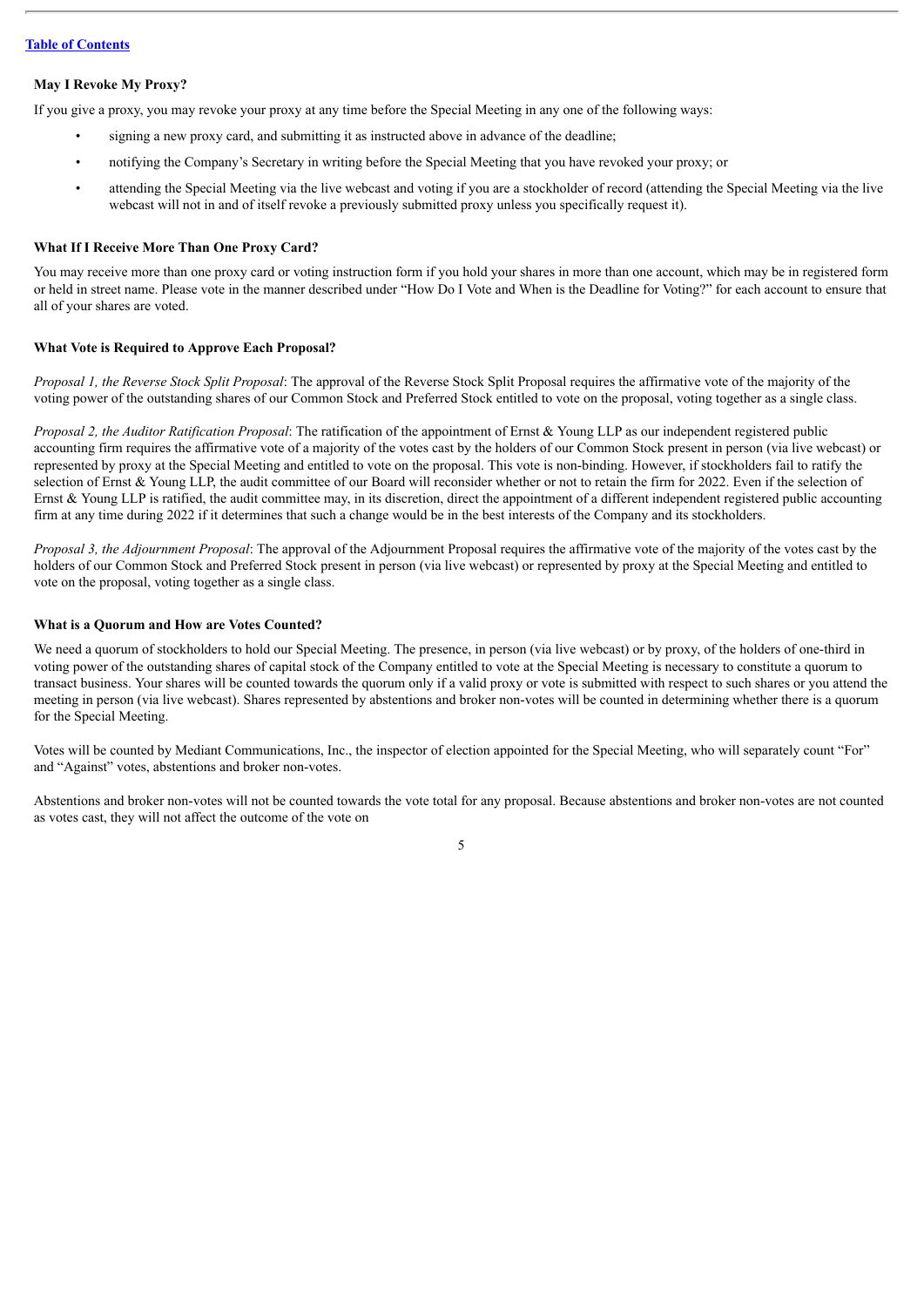Proposal 2 or Proposal 3. Because the voting standard for Proposal 1 is a majority of the voting power of the outstanding shares of Common Stock and Preferred Stock entitled to vote on the proposal, counted as a single class, abstentions and broker non-votes will have the effect of a vote "Against" the proposal. However, as further discussed under "Will choosing not to vote my shares have the same effect as casting a vote against the Reverse Stock Split *Proposal or any Adjournment Proposal*," because the Series E Convertible Preferred Stock has 1,000,000 votes per share on the Reverse Stock Split Proposal but such votes must be counted by the Company in the same proportion as the aggregate shares of Common Stock and Series D Convertible Preferred Stock voted on the Reverse Stock Split Proposal at the Special Meeting, the failure of a share of Common Stock to be voted on Proposal 1 will effectively have no impact on the outcome of the vote.

# Will choosing not to vote my shares have the same effect as casting a vote against the Reverse Stock Split Proposal or any Adjournment **Proposal?**

No. If you prefer that the Reverse Stock Split Proposal or any Adjournment Proposal not be approved, you should cast your vote against the proposal. Approval of the Reverse Stock Split Proposal requires the affirmative vote of the majority of the voting power of the outstanding shares of our Common Stock and Preferred Stock entitled to vote on the proposal, voting as a single class, assuming a quorum is present. The approval of the Adjournment Proposal requires the affirmative vote of the majority of the votes cast by the holders of our Common Stock and Preferred Stock present in person or represented by proxy at the Special Meeting and entitled to vote on the proposal, voting together as a single class. Since the Series E Convertible Preferred Stock has 1,000,000 votes per share on the Reverse Stock Split Proposal or any Adjournment Proposal but such votes must be counted by the Company in the same proportion as the aggregate shares of Common Stock and Series D Convertible Preferred Stock voted on the Reverse Stock Split Proposal or any Adjournment Proposal at the Special Meeting, the failure of a share of Common Stock to be voted will effectively have no impact on the outcome of the vote. However, shares of Common Stock voted against the proposal will have the effect of causing the proportion of Series E Convertible Preferred Stock voted against the proposal to increase accordingly and vice versa.

#### **Who Will Pay the Costs of Soliciting these Proxies, and How Are They Being Solicited?**

We have engaged Saratoga Proxy Consulting LLC ("Saratoga"), a proxy solicitation firm, at an approximate cost of \$25,000, to solicit proxies on behalf of the Company. Saratoga may solicit the return of proxies, either by mail, telephone, telecopy, e-mail or through personal contact. The fees of Saratoga as well as the reimbursement of expenses of Saratoga will be borne by us. Our directors and employees may also solicit proxies on our behalf in person or by telephone, fax or electronic transmission. We will not pay these directors and employees any additional compensation for these services. We will ask banks, brokers and other institutions, nominees and fiduciaries to forward these proxy materials to their principals, and to obtain authority to execute proxies, and reimburse them for their expenses.

If you choose to access the proxy materials and/or submit a proxy to vote on the Internet or telephonically, you are responsible for access charges you may incur.

#### **How Can I Find Out the Results of the Voting at the Special Meeting?**

Preliminary voting results will be announced at the Special Meeting. Final voting results will be published in a Current Report on Form 8-K to be filed with the SEC within four business days after the Special Meeting.

#### **Attending the Special Meeting**

The Special Meeting will be held on July 5, 2022 at 9:00 a.m., Eastern Time via live webcast. We adopted a virtual format for our Special Meeting to make participation more convenient, safe and accessible for our stockholders regardless of their location. Prior registration to attend the Special Meeting by the Registration Deadline at www.proxydocs.com/ALNA is required.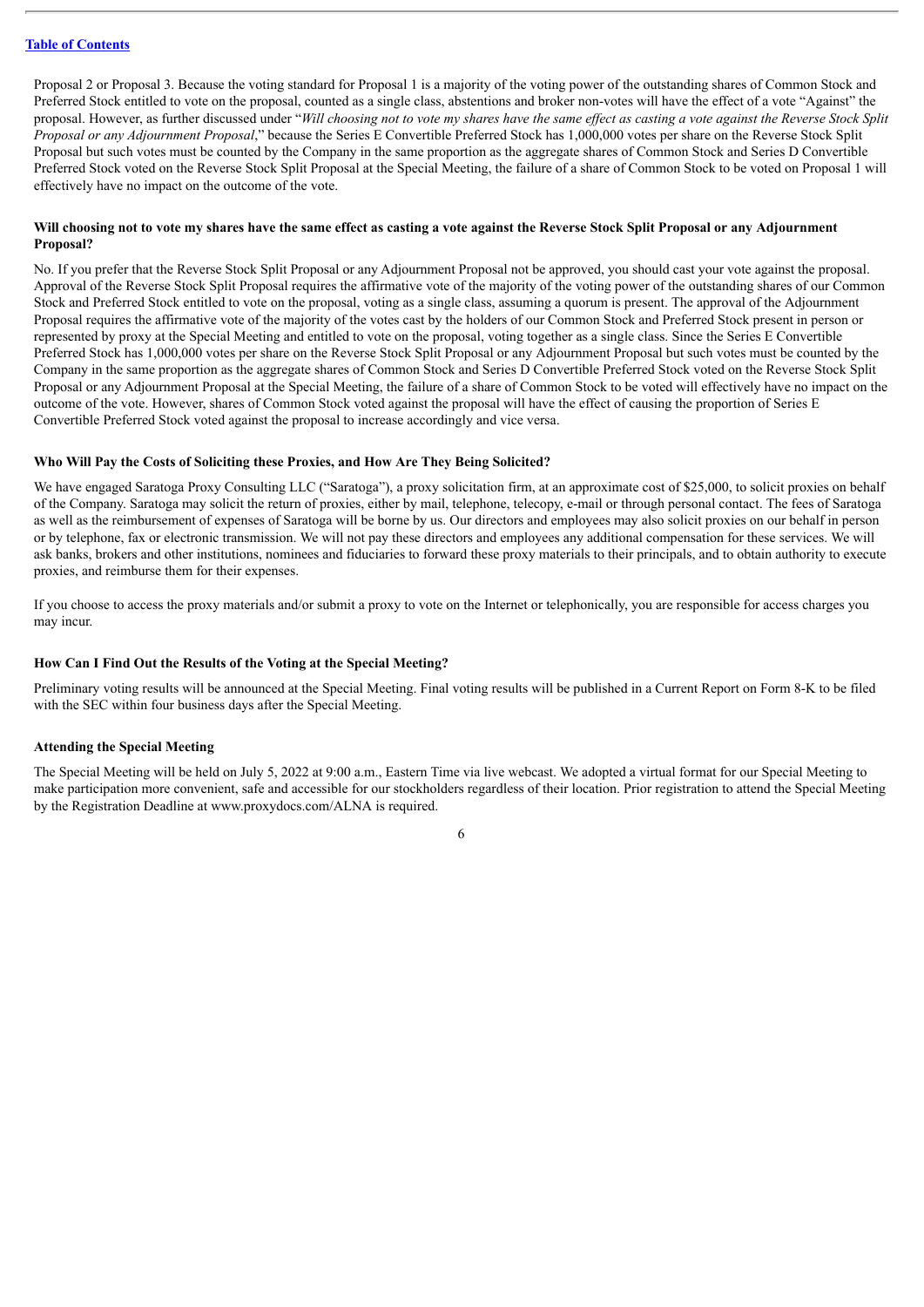You are entitled to participate in the Special Meeting if you were a stockholder as of the close of business on our record date of May 4, 2022 or hold a valid proxy for the meeting. To be admitted to the Special Meeting's live webcast, you must register at www.proxydocs.com/ALNA by the Registration Deadline as described in Notice or the proxy card. As part of the registration process, you must enter your control number. After completion of your registration by the Registration Deadline, further instructions, including a unique link to access the Special Meeting, will be emailed to you.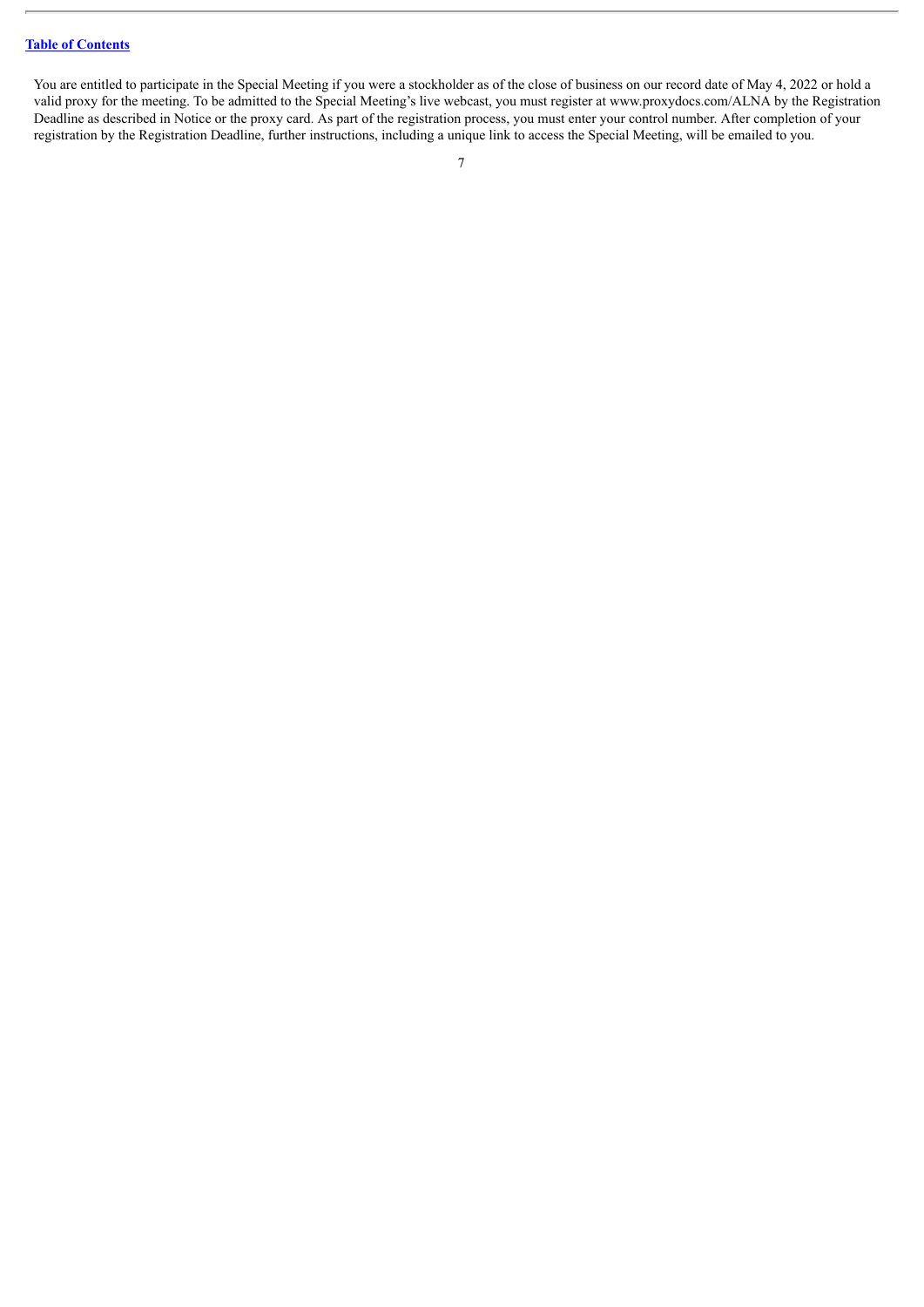# **SECURITY OWNERSHIP OF CERTAIN BENEFICIAL OWNERS AND MANAGEMENT**

<span id="page-11-0"></span>The following table sets forth certain information known to us regarding beneficial ownership of our capital stock as of May 4, 2022 by:

- each person, or group of affiliated persons, known by us to be the beneficial owner of more than 5% of our capital stock;
- our named executive officers:
- each of our directors; and
- all of our executive officers and directors as a group.

Beneficial ownership is determined in accordance with the rules of the SEC. A person is deemed to be a beneficial holder of our capital stock if that person has or shares voting power, which includes the power to vote or direct the voting of our capital stock, or investment power, which includes the power to dispose of or to direct the disposition of such capital stock. Except as noted by footnote, and subject to community property laws where applicable, we believe based on the information provided to us that the persons and entities named in the table below have sole voting and investment power with respect to all capital stock shown as beneficially owned by them.

The table lists applicable percentage ownership based on 89,774,309 shares of common stock outstanding as of May 4, 2022. Unless otherwise noted below, the address of each person listed on the table is c/o Allena Pharmaceuticals, Inc., One Newton Executive Park, Suite 202, Newton, MA 02462.

In computing the number of shares of common stock beneficially owned by a person and the percentage ownership of that person, we deemed outstanding shares of common stock subject to preferred stock, options and warrants held by that person that are currently exercisable or exercisable within 60 days after May 4, 2022. We did not deem these shares outstanding, however, for the purpose of computing the percentage ownership of any other person.

| Name and address of beneficial owner (1)                         | Number of<br>shares<br>beneficially<br>owned | Percentage of<br>shares<br>beneficially<br>owned |
|------------------------------------------------------------------|----------------------------------------------|--------------------------------------------------|
| 5% or greater stockholders:                                      |                                              |                                                  |
| Armistice Capital Master Fund Ltd. (2)                           | 9,963,841                                    | 9.99%                                            |
| % Directors and executive officers:                              |                                              |                                                  |
| Louis Brenner, M.D. (3)                                          | 1,510,992                                    | 1.7%                                             |
| Allene Diaz (4)                                                  | 79,000                                       | $\ast$                                           |
| Mark Fitzpatrick (5)                                             | 29,667                                       | $\ast$                                           |
| Alexey Margolin, Ph.D. (6)                                       | 1,441,971                                    | $1.6\%$                                          |
| Ann Miller, M.D. (7)                                             | 46,333                                       | $\ast$                                           |
| Gino Santini (8)                                                 | 129,684                                      | $\ast$                                           |
| Richard Katz, M.D. (9)                                           | 141,666                                      | $\ast$                                           |
| All executive officers and directors as a group (7 persons) (10) | 3,378,613                                    | 3.7%                                             |

- Represents beneficial ownership of less than one percent of our outstanding Common Stock.
- (1) This table is based upon information supplied by officers, directors and stockholders known by us to be beneficial owners of more than five percent of our common stock as well as Schedules 13G or 13D and Section 16 reports filed with the SEC. We have not independently verified such information. Unless otherwise indicated in the footnotes to this table and subject to community property laws where applicable, we believe each of the stockholders named in this table has sole voting power with respect to the common stock indicated as beneficially owned. Applicable percentages are based on 89,774,309 shares of common stock outstanding on May 4, 2022.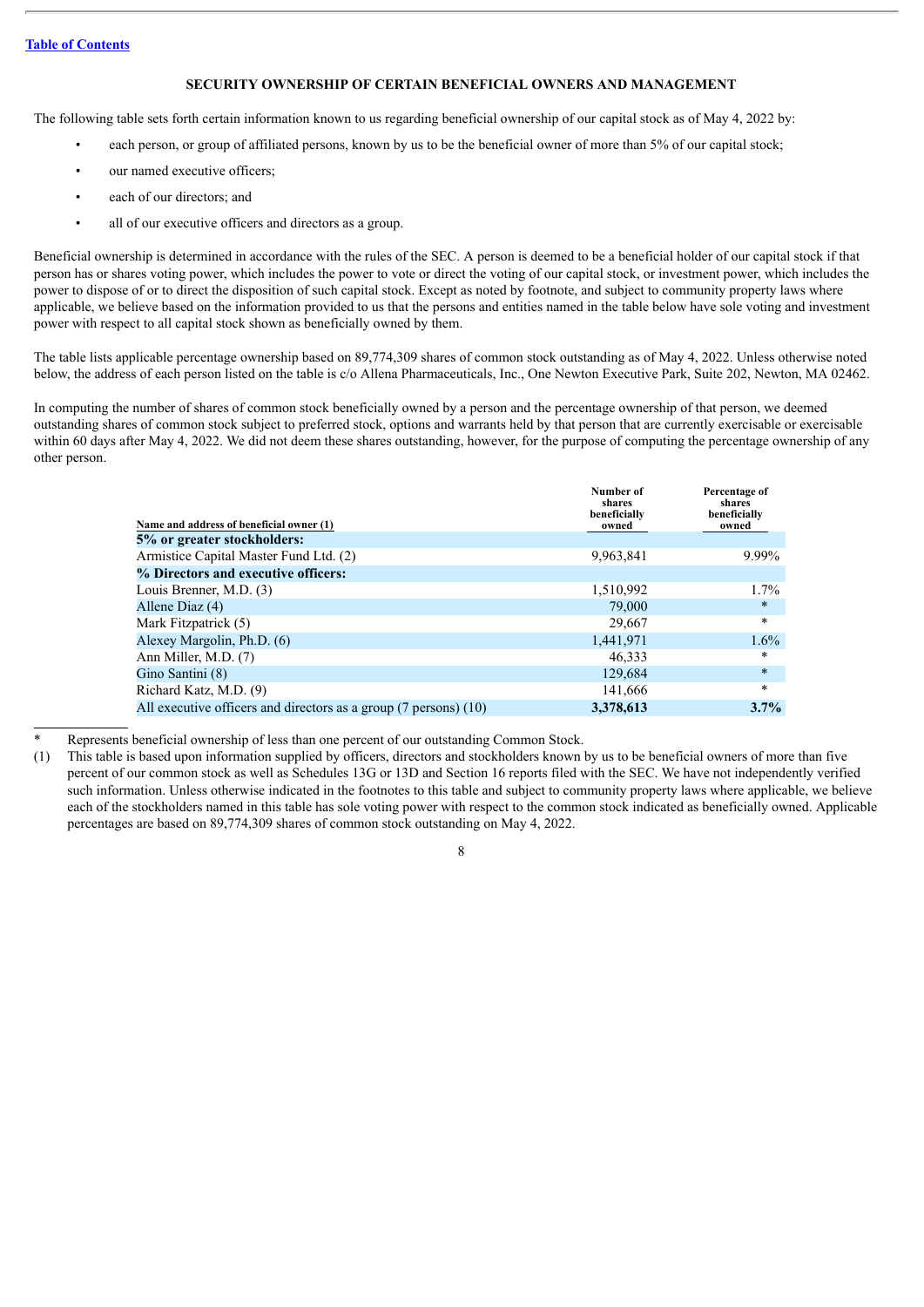- (2) Based on information known to the Company, the amount of common stock beneficially owned assumes conversion of the Series D Convertible Preferred Stock and Series E Convertible Preferred Stock (collectively, the "Preferred Stock") held by Armistice Capital Master Fund Ltd. The securities are directly held by Armistice Capital Master Fund Ltd. (the "Master Fund"), a Cayman Islands exempted company, and may be deemed to be indirectly beneficially owned by Armistice Capital, LLC ("Armistice Capital"), as the investment manager of the Master Fund; and (ii) Steven Boyd, as the Managing Member of Armistice Capital. Armistice Capital and Steven Boyd disclaim beneficial ownership of the reported securities except to the extent of their respective pecuniary interest therein. The address of the Master Fund is  $c/o$  Armistice Capital, LLC, 510 Madison Avenue, 7th Floor, New York, NY 10022. The Preferred Stock is subject to 9.99 percent beneficial ownership limitations that prohibit the Master Fund from converting any portion of it if, following such conversion, the Master Fund's ownership of our common stock would exceed that ownership percentage. As a consequence of this beneficial ownership limitation, the beneficial ownership of this shareholder is limited as indicated in the table.
- (3) Includes (i) 288,576 shares of Common Stock and (ii) options to purchase 1,221,716 shares of Common Stock presently exercisable or exercisable within sixty (60) days of May 4, 2022.
- (4) Includes options to purchase 79,000 shares of Common Stock presently exercisable or exercisable within sixty (60) days of May 4, 2022.
- (5) Includes (i) 5,000 shares of Common Stock and (ii) options to purchase 24,667 shares of Common Stock presently exercisable or exercisable within sixty (60) days of May 4, 2022.
- (6) Includes (i) 808,752 shares of Common Stock and (ii) options to purchase 633,219 shares of Common Stock presently exercisable or exercisable within sixty (60) days of May 4, 2022.
- (7) Includes 46,333 options to purchase shares of Common Stock presently exercisable or exercisable within sixty (60) days of May 4, 2022.
- (8) Includes (i) 15,572 shares of Common Stock and (ii) options to purchase 114,112 shares of Common Stock presently exercisable or exercisable within sixty (60) days of May 4, 2022.
- (9) Includes options to purchase 141,666 shares of Common Stock presently exercisable or exercisable within sixty (60) days of May 4, 2022.
- (10) Includes (i) 1,117,900 shares of Common Stock and (ii) options to purchase 2,260,713 shares of Common Stock presently exercisable or exercisable within sixty (60) days of May 4, 2022.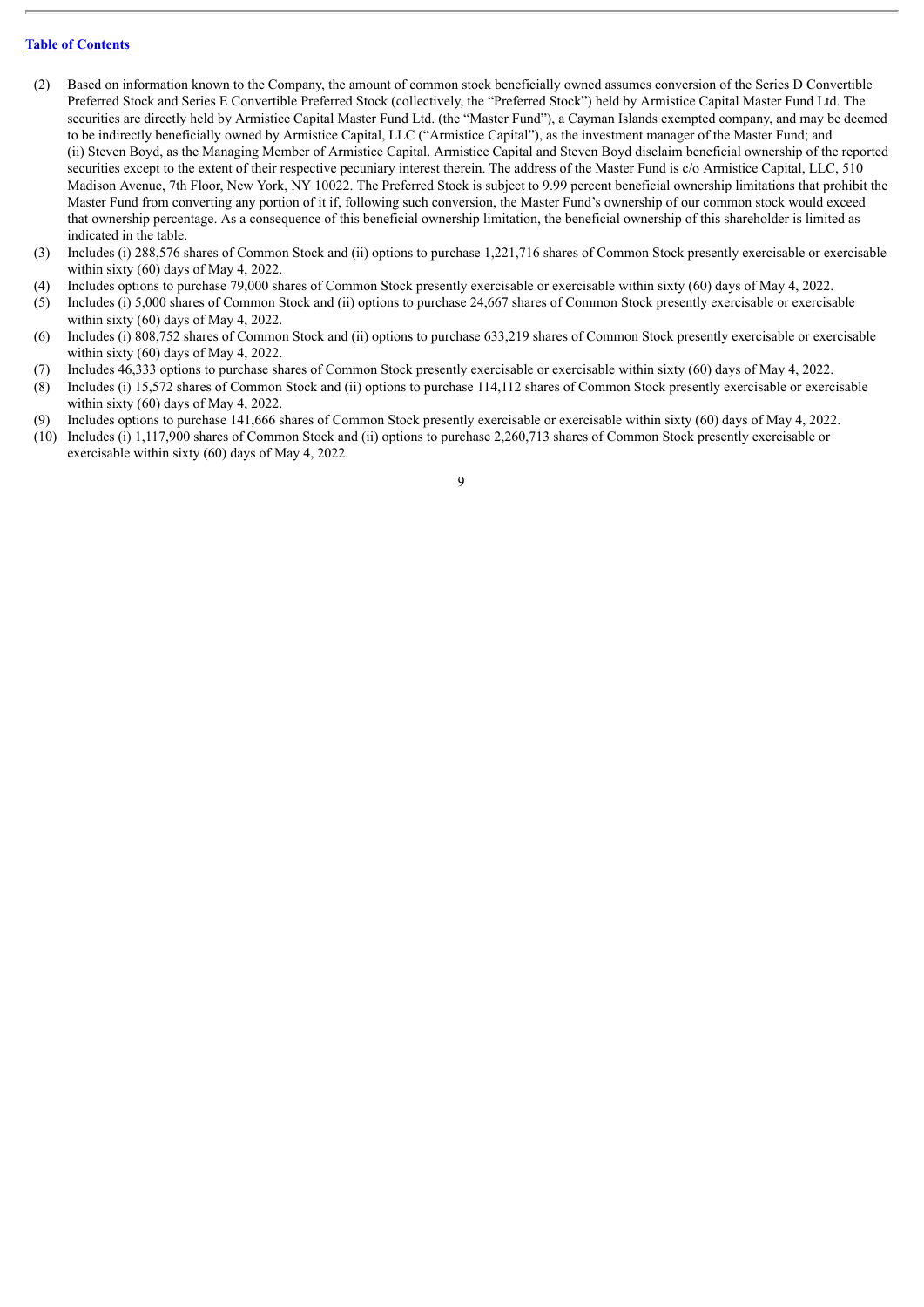#### **PROPOSAL 1**

# <span id="page-13-0"></span>**APPROVAL OF AN AMENDMENT TO OUR AMENDED AND RESTATED CERTIFICATE OF INCORPORATION TO EFFECT THE REVERSE STOCK SPLIT**

Our amended and restated certificate of incorporation, as amended (the "Charter"), currently authorizes the Company to issue a total of 205,000,000 shares of capital stock, consisting of 200,000,000 shares of Common Stock, and 5,000,000 shares of Preferred Stock. On May 13, 2022, subject to stockholder approval, our Board approved an amendment to our Charter to, at the discretion of the Board, effect the Reverse Stock Split of our Common Stock at a ratio of 1-for-10 to 1-for-100, including any shares held by the Company as treasury shares, at any time prior to December 31, 2022, with the exact ratio within such Range to be determined by our Board at its discretion without further approval or authorization of our stockholders and included in a public announcement. The primary goal of the Reverse Stock Split is to increase the per share market price of our Common Stock to meet the minimum per share bid price requirements for continued listing on The Nasdaq Capital Market. We believe that a range of Reverse Stock Split ratios provides us with the most flexibility to achieve the desired results of the Reverse Stock Split. The Reverse Stock Split is not intended as, and will not have the effect of, a "going private transaction" covered by Rule 13e-3 promulgated under the Exchange Act. The Reverse Stock Split is not intended to modify the rights of existing stockholders in any material respect.

If the Reverse Stock Split Proposal is approved by our stockholders and the Reverse Stock Split is effected, up to every 100 shares of our outstanding Common Stock would be combined and reclassified into one (1) share of common stock.

The Reverse Stock Split, if effected, will not change the number of authorized shares of our Common Stock or Preferred Stock, or the par value of our Common Stock or Preferred Stock.

The actual timing for implementation of the Reverse Stock Split would be determined by the Board based upon its evaluation as to when such action would be most advantageous to the Company and its stockholders, but must be implemented before December 31, 2022. Notwithstanding approval of the Reverse Stock Split Proposal by our stockholders, the Board will have the sole authority to elect whether or not and when to amend our Charter to effect the Reverse Stock Split. If the Reverse Stock Split Proposal is approved by our stockholders, the Board will make a determination as to whether effecting the Reverse Stock Split is in the best interests of the Company and its stockholders in light of, among other things, our ability to increase the trading price of our Common Stock to meet the minimum stock price standards of The Nasdaq Capital Market without effecting the Reverse Stock Split, the per share price of the Common Stock immediately prior to the Reverse Stock Split and the expected stability of the per share price of the Common Stock following the Reverse Stock Split. If the Board determines that it is in the best interests of the Company and its stockholders to effect the Reverse Stock Split, it will hold a Board meeting to determine the ratio of the Reverse Stock Split. For additional information concerning the factors the Board will consider in deciding whether to effect the Reverse Stock Split, see "—*Determination of the Reverse Stock Split Ratio*" and "—*Board Discretion to Ef ect the Reverse Stock Split*."

The text of the proposed amendment to our Charter to effect the Reverse Stock Split is included as **Annex A** to this proxy statement (the "Reverse Stock Split Charter Amendment"). If the Reverse Stock Split Proposal is approved by our stockholders, we will have the authority to file the Reverse Stock Split Charter Amendment with the Secretary of State of the State of Delaware, which will become effective upon its filing or the effective time set forth in the Reverse Stock Split Charter Amendment. The Board has determined that the amendment is advisable and in the best interests of the Company and its stockholders and has submitted the amendment for consideration by our stockholders at the Special Meeting.

#### <span id="page-13-1"></span>**Reasons for the Reverse Stock Split**

We are submitting this proposal to our stockholders for approval in order to increase the trading price of our Common Stock to meet the minimum per share bid price requirement for continued listing on The Nasdaq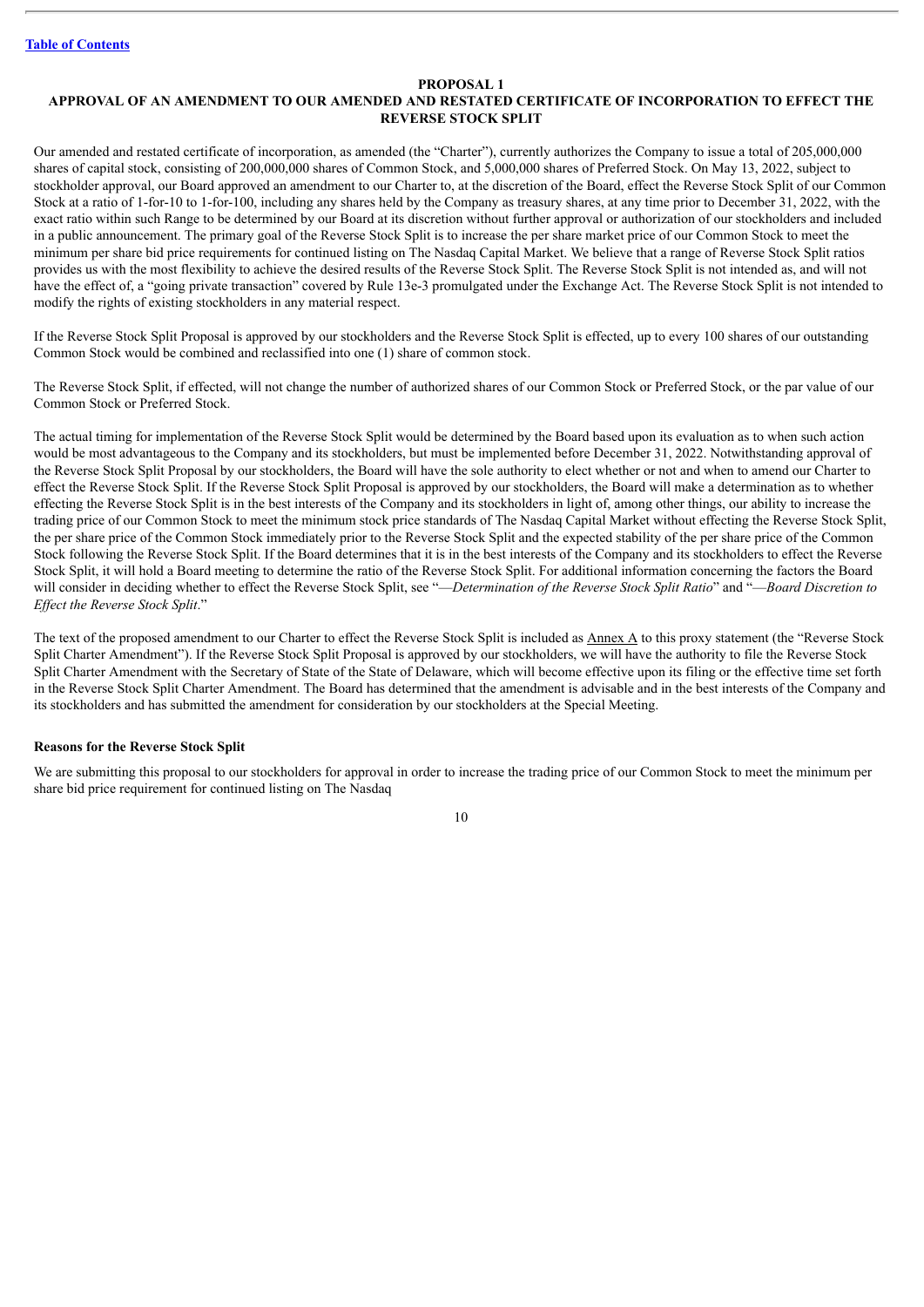Capital Market. We believe increasing the trading price of our Common Stock may also assist in our capital-raising efforts by making our Common Stock more attractive to a broader range of investors. Accordingly, we believe that the Reverse Stock Split is in our stockholders' best interests.

We believe that the Reverse Stock Split, if necessary, is our best option to meet the criteria to satisfy the minimum per share bid price requirement for continued listing on The Nasdaq Capital Market. The Nasdaq Capital Market requires, among other criteria, that the Company maintain of a continued price of at least \$1.00 per share. On the record date, the last reported sale price of our Common Stock on The Nasdaq Capital Market was \$0.1420 per share. A decrease in the number of outstanding shares of our Common Stock resulting from the Reverse Stock Split should, absent other factors, assist in ensuring that the per share market price of our Common Stock remains above the requisite price for continued listing. However, we cannot provide any assurance that our minimum bid price would remain over the minimum bid price requirement of The Nasdaq Capital Market following the Reverse Stock Split.

In addition, as noted above, we believe that the Reverse Stock Split and the resulting increase in the per share price of our Common Stock could encourage increased investor interest in our Common Stock and promote greater liquidity for our stockholders. A greater price per share of our Common Stock could allow a broader range of institutions to invest in our Common Stock (namely, funds that are prohibited or discouraged from buying stocks with a price below a certain threshold), potentially increasing marketability, trading volume and liquidity of our Common Stock. Many institutional investors view stocks trading at low prices as unduly speculative in nature and, as a result, avoid investing in such stocks. We believe that the Reverse Stock Split will provide flexibility to make our Common Stock a more attractive investment for these institutional investors, which we believe will enhance the liquidity for the holders of our Common Stock and may facilitate future sales of our Common Stock. The Reverse Stock Split could also increase interest in our Common Stock for analysts and brokers who may otherwise have policies that discourage or prohibit them in following or recommending companies with low stock prices. Additionally, because brokers' commissions on transactions in low-priced stocks generally represent a higher percentage of the stock price than commissions on higher-priced stocks, the current average price per share of our Common Stock can result in individual stockholders paying transaction costs representing a higher percentage of their total share value than would be the case if the share price were substantially higher.

#### <span id="page-14-0"></span>**Risks Associated with the Reverse Stock Split**

The Reverse Stock Split May Not Increase the Price of our Common Stock over the Long-Term. As noted above, the principal purpose of the Reverse Stock Split is to increase the trading price of our Common Stock to meet the minimum stock price standards of The Nasdaq Capital Market. However, the effect of the Reverse Stock Split on the market price of our Common Stock cannot be predicted with any certainty, and we cannot assure you that the Reverse Stock Split will accomplish this objective for any meaningful period of time, or at all. While we expect that the reduction in the number of outstanding shares of Common Stock will proportionally increase the market price of our Common Stock, we cannot assure you that the Reverse Stock Split will increase the market price of our Common Stock by a multiple of the Reverse Stock Split ratio, or result in any permanent or sustained increase in the market price of our Common Stock. The market price of our Common Stock may be affected by other factors which may be unrelated to the number of shares outstanding, including our business and financial performance, general market conditions, and prospects for future success.

The Reverse Stock Split May Decrease the Liquidity of our Common Stock. The Board believes that the Reverse Stock Split may result in an increase in the market price of our Common Stock, which could lead to increased interest in our Common Stock and possibly promote greater liquidity for our stockholders. However, the Reverse Stock Split will also reduce the total number of outstanding shares of Common Stock, which may lead to reduced trading and a smaller number of market makers for our Common Stock, particularly if the price per share of our Common Stock does not increase as a result of the Reverse Stock Split.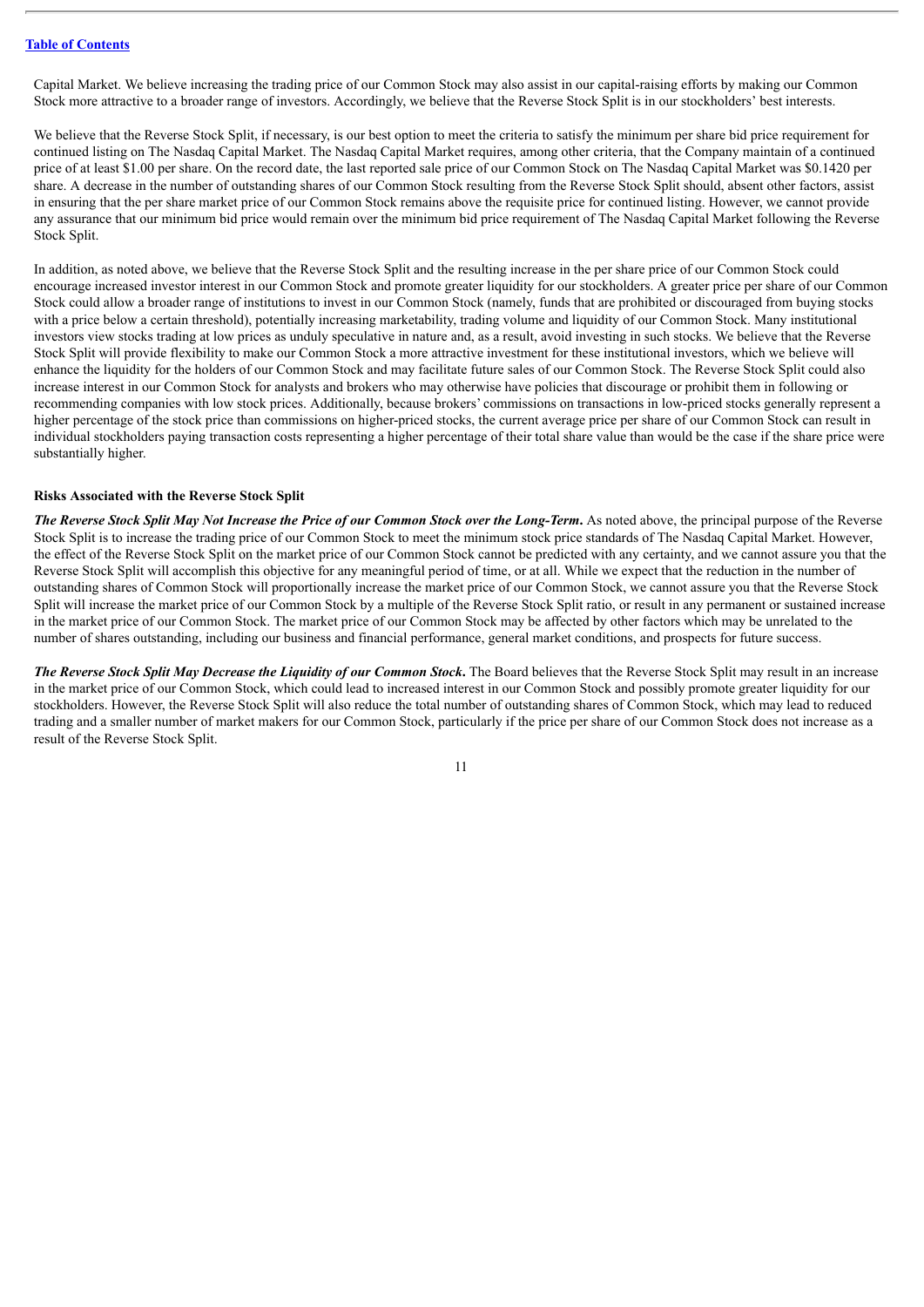The Reverse Stock Split May Result in Some Stockholders Owning "Odd Lots" That May Be More Difficult to Sell or Require Greater Transaction *Costs per Share to Sell***.** If the Reverse Stock Split is implemented, it will increase the number of stockholders who own "odd lots" of less than 100 shares of Common Stock. A purchase or sale of less than 100 shares of Common Stock (an "odd lot" transaction) may result in incrementally higher trading costs through certain brokers, particularly "full service" brokers. Therefore, those stockholders who own fewer than 100 shares of Common Stock following the Reverse Stock Split may be required to pay higher transaction costs if they sell their Common Stock.

The Reverse Stock Split May Lead to a Decrease in our Overall Market Capitalization. The Reverse Stock Split may be viewed negatively by the market and, consequently, could lead to a decrease in our overall market capitalization. If the per share market price of our Common Stock does not increase in proportion to the Reverse Stock Split ratio, then the value of our Company, as measured by our market capitalization, will be reduced. Additionally, any reduction in our market capitalization may be magnified as a result of the smaller number of total shares of Common Stock outstanding following the Reverse Stock Split.

#### <span id="page-15-0"></span>**Effects of the Reverse Stock Split**

Effects of the Reverse Stock Split on Issued and Outstanding Shares. If the Reverse Stock Split is effected, it will reduce the total number of issued and outstanding shares of Common Stock, including any shares held by the Company as treasury shares, by a Reverse Stock Split ratio of 1-for-10 to 1-for-100. Accordingly, each of our stockholders will own fewer shares of Common Stock as a result of the Reverse Stock Split. However, the Reverse Stock Split will affect all stockholders uniformly and will not affect any stockholder's percentage ownership interest in the Company, except to the extent that the Reverse Stock Split would result in an adjustment to a stockholder's ownership of Common Stock due to the treatment of fractional shares in the Reverse Stock Split. Therefore, voting rights and other rights and preferences of the holders of Common Stock will not be affected by the Reverse Stock Split (other than as a result of the treatment of fractional shares). Common Stock issued pursuant to the Reverse Stock Split will remain fully paid and nonassessable, and the par value per share of common stock will remain \$0.001.

As of the record date, approximately 89,774,309 shares of our Common Stock were outstanding and 2,872.1376 shares of our Preferred Stock were outstanding. For purposes of illustration, if the Reverse Stock Split is effected at a ratio of 1-for-50, the number of issued and outstanding shares of Common Stock after the Reverse Stock Split would be approximately 2,154,503 shares (which assumes all of the Preferred Stock has been converted into Common Stock).

*Ef ects of the Reverse Stock Split on Currently Outstanding Warrants.* The Reverse Stock Split would effect a reduction in the number of shares of common stock issuable upon the exercise of our outstanding warrants exercisable for shares of common stock in proportion to the Reverse Stock Split ratio. The exercise price of outstanding warrants would increase, likewise in proportion to the Reverse Stock Split ratio.

Effects of the Reverse Stock Split on Outstanding Equity Awards and Plans. If the Reverse Stock Split is effected, the terms of equity awards granted under our 2021 Inducement Equity Plan ("Inducement Plan"), 2017 Stock Option and Incentive Plan ("2017 Plan") and 2011 Stock Incentive Plan ("2011 Plan", and together with the Inducement Plan and the 2017 Plan, the "Equity Plans"), including the per share exercise price of options and the number of shares issuable under such options, will be proportionally adjusted to maintain their economic value, subject to adjustments for any fractional shares as described herein. In addition, the total number of shares of Common Stock that may be the subject of future grants under the Equity Plans, as well as any plan limits on the size of such grants will be adjusted and proportionately decreased as a result of the Reverse Stock Split. New awards may no longer be granted under the 2011 Plan but any outstanding awards granted under that plan will remain outstanding and subject to the terms and conditions of the 2011 Plan and the applicable award agreement.

Effects of the Reverse Stock Split on Voting Rights. Proportionate voting rights and other rights of the holders of Common Stock would not be affected by the Reverse Stock Split (other than as a result of the treatment of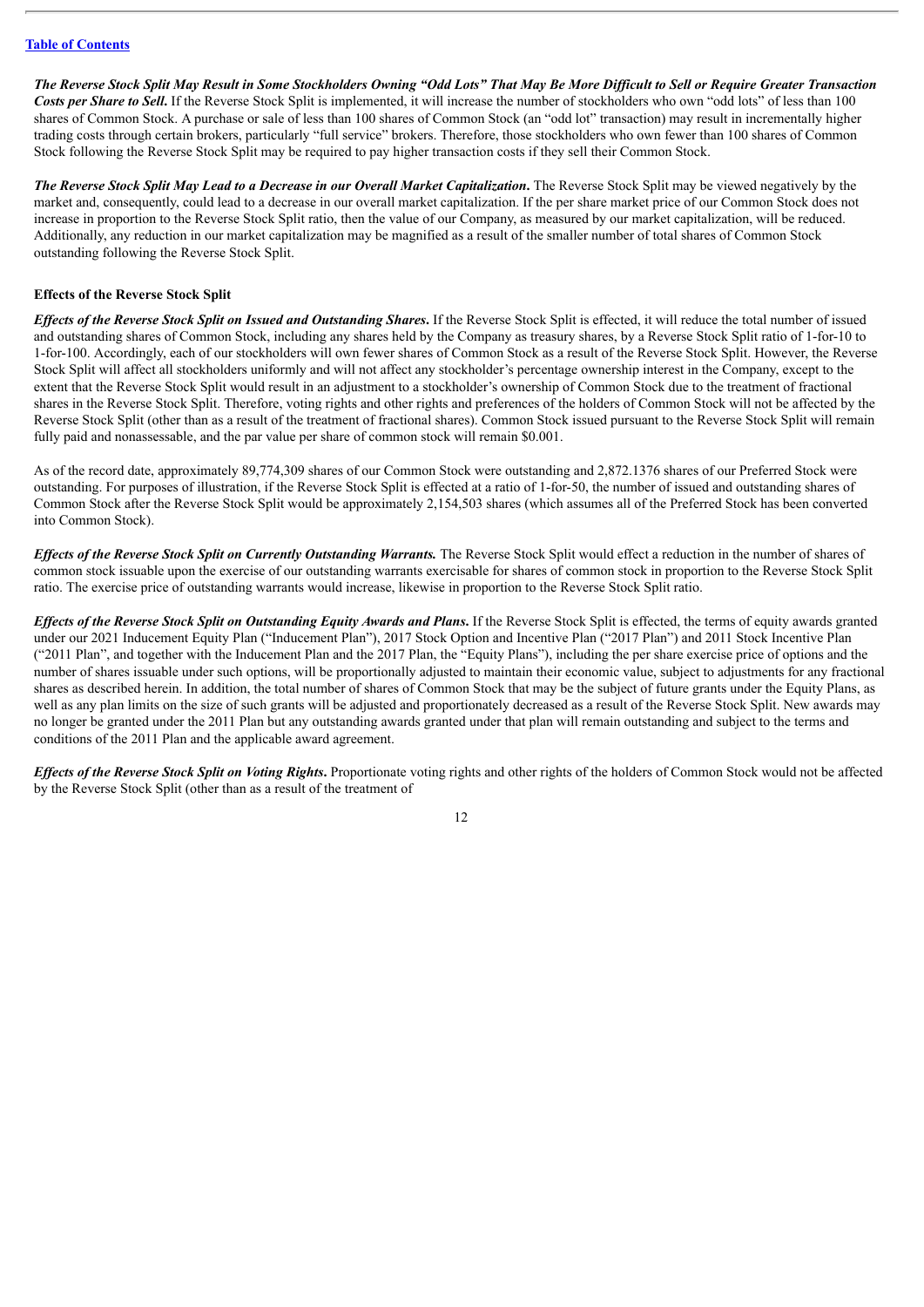fractional shares). For example, a holder of 1% of the voting power of the outstanding Common Stock immediately prior to the effective time of the Reverse Stock Split would continue to hold 1% of the voting power of the outstanding Common Stock after the Reverse Stock Split (other than as a result of the treatment of fractional shares).

*Ef ects of the Reverse Stock Split on Regulatory Matters***.** We are subject to the periodic reporting and other requirements of the Exchange Act. The Reverse Stock Split will not affect our obligation to publicly file financial and other information with the SEC.

Effects of the Reverse Stock Split on Authorized Share Capital. The total number of shares of capital stock that we are authorized to issue will not be affected by the Reverse Stock Split and will remain at 205,000,000 shares, consisting of 200,000,000 shares of Common Stock and 5,000,000 shares of Preferred Stock.

Effects of the Reverse Stock Split on the Number of Shares of Common Stock Available for Future Issuance. By reducing the number of shares outstanding without reducing the number of shares of available but unissued common stock, the Reverse Stock Split will increase the number of authorized but unissued shares. The Board believes the increase is appropriate for use to fund the future operations of the Company. Although the Company does not have any pending acquisitions for which shares are expected to be used, the Company may also use authorized shares in connection with the financing of future acquisitions.

Although the Reverse Stock Split would not have any dilutive effect on our stockholders, the Reverse Stock Split without a reduction in the number of shares authorized for issuance would reduce the proportion of shares owned by our stockholders relative to the number of shares authorized for issuance, giving the Board an effective increase in the authorized shares available for issuance, in its discretion. The Board from time to time may deem it to be in the best interests of the Company to enter into transactions and other ventures that may include the issuance of shares of our common stock. If the Board authorizes the issuance of additional shares subsequent to the Reverse Stock Split, the dilution to the ownership interest of our existing stockholders may be greater than would occur had the Reverse Stock Split not been effected.

#### <span id="page-16-0"></span>**Background on our Series D Convertible Preferred Stock and Series E Convertible Preferred Stock**

On May 4, 2022, we closed a preferred stock financing, in which we issued an aggregate of 2,872.1376 shares of Preferred Stock (split evenly among the Series D Convertible Preferred and Series E Convertible Preferred Stock) to one investor. The shares of Preferred Stock have a stated value of \$1,000 per share and are convertible, following the issuance date, into an aggregate of 8,975,430 shares of Common Stock upon the conversion of the Series D Convertible Preferred Stock and into an aggregate of 8,975,430 shares of Common Stock upon the conversion of the Series E Convertible Preferred Stock. The terms of the Series D Convertible Preferred Stock are set forth in a Certificate of Designation of Preferences, Rights and Limitations of Series D Convertible Preferred Stock (the "Series D Certificate of Designation"), and the terms of the Series E Convertible Preferred Stock are set forth in a Certificate of Designation of Preferences, Rights and Limitations of Series E Convertible Preferred Stock (the "Series E Certificate of Designation", and together with the Series D Certificate of Designation, the "Certificates of Designation"), each filed with the State of Delaware and were made effective on May 4, 2022.

The shares of Preferred Stock do not have any voting rights except with respect to the Reverse Stock Split Proposal presented at this Special Meeting and at any adjournments or postponements thereof, or on any proposal to adjourn the Special Meeting, or otherwise as required by law or as set forth in the Certificates of Designation.

Each holder of record of our Series D Convertible Preferred Stock is entitled to one vote per share on an as-converted basis, or an aggregate of 8,482,391 votes, calculated using a conversion price of \$0.1693 per share, which is the Minimum Price as defined in Nasdaq Listing Rule 5635(d) immediately preceding the execution and delivery of the Securities Purchase Agreement, dated May 3, 2022, pursuant to which the Company issued the Series D Convertible Preferred Stock.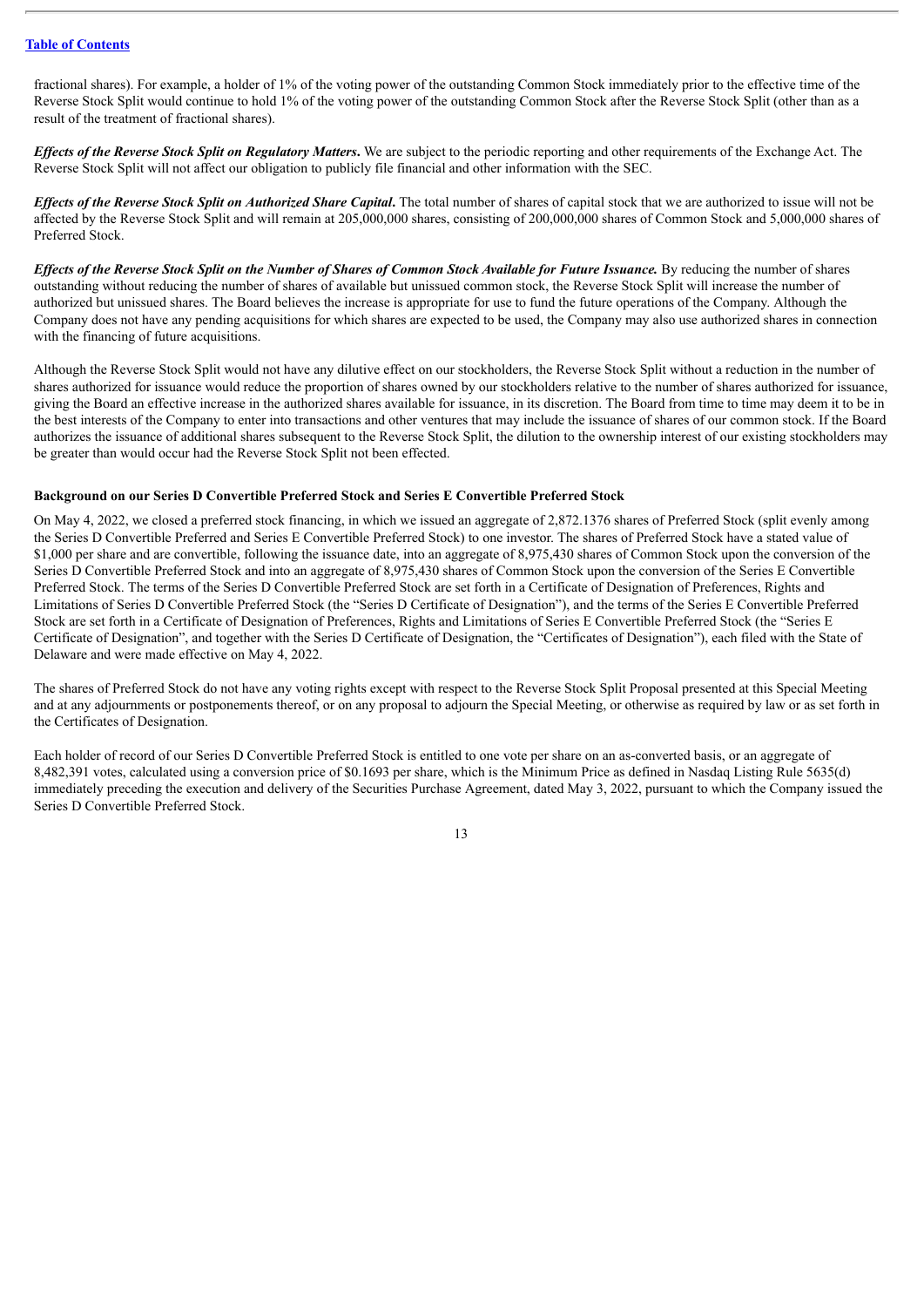Each holder of record of our Series E Convertible Preferred Stock is entitled to 1,000,000 votes per share of Series E Convertible Preferred Stock, or an aggregate of 1,436,068,800 votes; *provided*, *that*, such votes must be counted by the Company in the same proportion as the aggregate shares of Common Stock and Series D Convertible Preferred Stock voted on the Reverse Stock Split Proposal or any Adjournment Proposal at the Special Meeting. As an example, if the holders of 50.5% of the outstanding Common Stock and Series D Convertible Preferred Stock voted at the meeting are voted in favor of a proposal for the Reverse Stock Split Proposal, the Company can count 50.5% of the votes cast by the holders of the Series E Convertible Preferred Stock as votes in favor of the Reverse Stock Split Proposal.

We determined to provide the investor who purchased the Preferred Stock with these negotiated terms, in order to secure sufficient investors who are committed to voting for the Reverse Stock Split Proposal presented at this Special Meeting. The shares of Preferred Stock are outstanding as of the record date for this Special Meeting.

# <span id="page-17-0"></span>**Treatment of Fractional Shares in the Reverse Stock Split**

No fractional shares will be issued in connection with the Reverse Stock Split. Stockholders of record who otherwise would be entitled to receive fractional shares will be entitled to an amount in cash (without interest or deduction) equal to the fraction of one share to which such stockholder would otherwise be entitled multiplied by the closing price of our Common Stock on the Nasdaq Capital Market on the date on which the effective time of the Reverse Stock Split occurs. Except for the right to receive the cash payment in lieu of fractional shares, stockholders will not have any voting, dividend or other rights with respect to the fractional shares they would otherwise be entitled to receive.

Stockholders should be aware that, under the escheat laws of the various jurisdictions where stockholders may reside, where we are domiciled, and where the funds will be deposited, sums due for fractional interests that are not timely claimed after the effective date of the Reverse Stock Split may be required to be paid to the designated agent for each such jurisdiction, unless correspondence has been received by us or the exchange agent concerning ownership of such funds within the time permitted in such jurisdiction. Thereafter, stockholders otherwise entitled to receive such funds will have to seek to obtain them directly from the state to which they were paid.

With respect to awards granted the Equity Plans, the number of shares of Common Stock issuable thereunder will be rounded down to the nearest whole share of Common Stock, in order to comply with the requirements of Sections 409A and 424 of the U.S. Internal Revenue Code of 1986, as amended (the "Code").

# <span id="page-17-1"></span>**Determination of the Reverse Stock Split Ratio**

The Board believes that stockholder approval of a range of potential Reverse Stock Split ratios is in the best interests of our Company and stockholders because it is not possible to predict market conditions at the time the Reverse Stock Split would be implemented. We believe that a range of Reverse Stock Split ratios provides us with the most flexibility to achieve the desired results of the Reverse Stock Split. The Reverse Stock Split ratio to be selected by our Board will be not more than 1-for-100.

The selection of the specific Reverse Stock Split ratio will be based on several factors, including, among other things:

- our ability to maintain the listing of our Common Stock on The Nasdaq Capital Market;
- the per share price of our Common Stock immediately prior to the Reverse Stock Split;
- the expected stability of the per share price of our Common Stock following the Reverse Stock Split;
- the likelihood that the Reverse Stock Split will result in increased marketability and liquidity of our Common Stock;
- prevailing market conditions;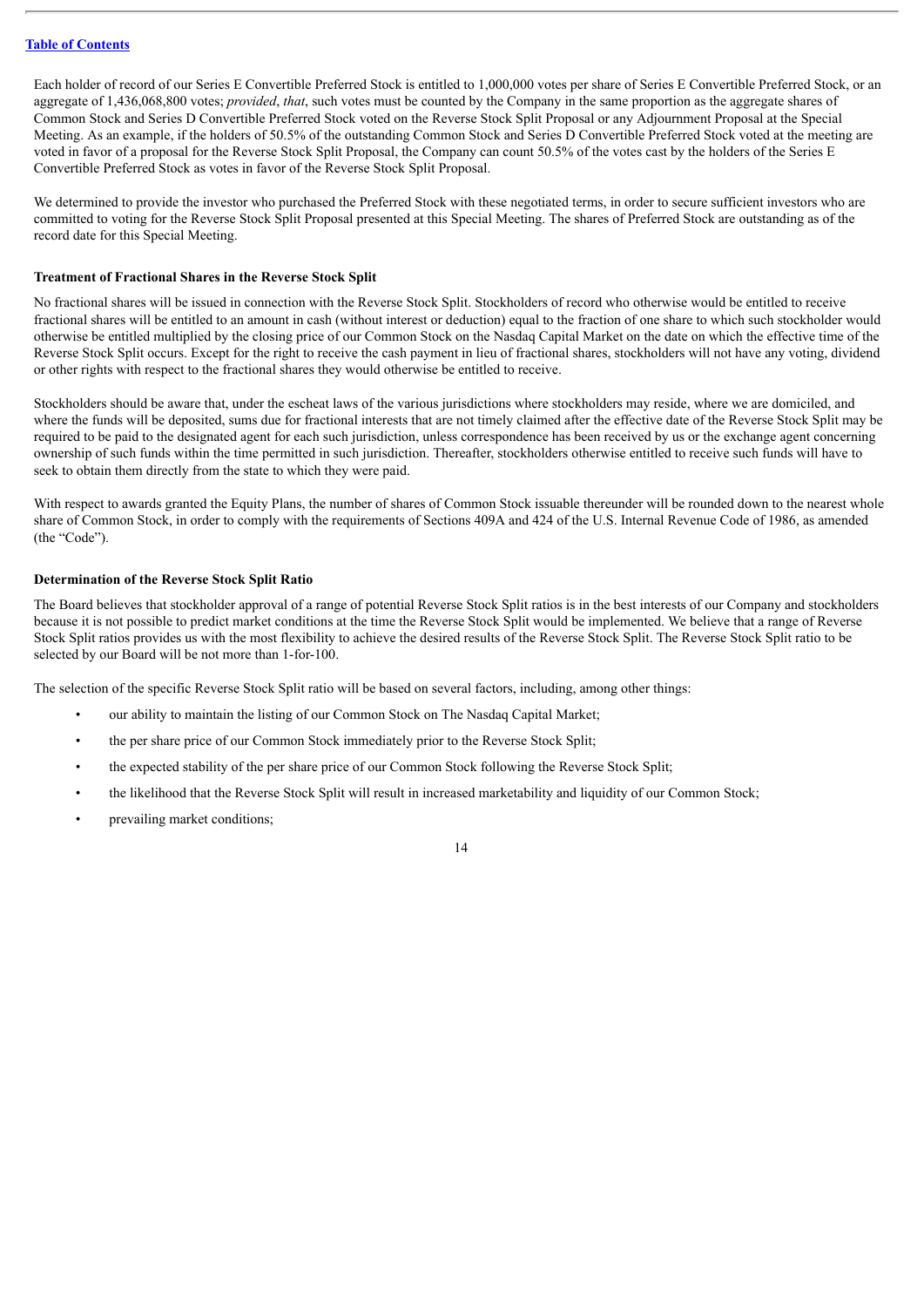- general economic conditions in our industry; and
- our market capitalization before and after the Reverse Stock Split.

We believe that granting our Board the authority to set the ratio for the Reverse Stock Split is essential because it allows us to take these factors into consideration and to react to changing market conditions. If the Board chooses to implement the Reverse Stock Split, we will make a public announcement regarding the determination of the Reverse Stock Split ratio.

# <span id="page-18-0"></span>**Board Discretion to Effect the Reverse Stock Split**

If the Reverse Stock Split Proposal is approved by our stockholders, the Reverse Stock Split will only be effected upon a determination by the Board, in its sole discretion, that filing the Reverse Stock Split Charter Amendment to effect the Reverse Stock Split is in the best interests of our Company and stockholders. This determination by the Board will be based upon a variety of factors, including those discussed under "— *Determination of the Reverse Stock Split Ratio*" above. We expect that the primary focus of the Board in determining whether or not to file the Reverse Stock Split Charter Amendment will be whether we will be able to obtain and maintain of a continued price of at least \$1.00 per share of our Common Stock on The Nasdaq Capital Market without effecting the Reverse Stock Split.

#### <span id="page-18-1"></span>**Effective Time of the Reverse Stock Split**

If the Reverse Stock Split Proposal is approved by our stockholders, the Reverse Stock Split would become effective, if at all, when the Reverse Stock Split Charter Amendment is filed with the office of the Secretary of State of the State of Delaware or at the effective time set forth in the Reverse Stock Split Charter Amendment. However, notwithstanding approval of the Reverse Stock Split Proposal by our stockholders, the Board will have the sole authority to elect whether or not and when to amend our Charter to effect the Reverse Stock Split; provided, however, the implementation of such amendment shall be before December 31, 2022.

#### <span id="page-18-2"></span>**Mechanics of the Reverse Stock Split**

If the Reverse Stock Split is approved and effected, beginning on the effective date of the Reverse Stock Split, each certificate representing pre-split shares will, until surrendered and exchanged as described below, for all corporate purposes, be deemed to represent, respectively, only the number of post-split shares.

#### <span id="page-18-3"></span>**Exchange of Stock Certificates**

Shortly after the Reverse Stock Split becomes effective, stockholders will be notified and offered the opportunity at their own expense to surrender their current certificates to our stock transfer agent in exchange for the issuance of new certificates reflecting the Reverse Stock Split in accordance with the procedures to be set forth in a letter of transmittal to be sent by our stock transfer agent. In connection with the Reverse Stock Split, the CUSIP number for the common stock will change from its current CUSIP number. This new CUSIP number will appear on any new stock certificates issued representing post-split shares. **STOCKHOLDERS SHOULD NOT DESTROY ANY STOCK CERTIFICATE(S) AND SHOULD NOT SUBMIT ANY STOCK CERTIFICATE(S) UNLESS AND UNTIL REQUESTED TO DO SO FOLLOWING THE ANNOUNCEMENT OF THE COMPLETION OF THE REVERSE STOCK SPLIT.**

# <span id="page-18-4"></span>**Effect on Registered "Book-Entry" Holders of Common Stock**

Holders of Common Stock may hold some or all of their Common Stock electronically in book-entry form ("street name") under the direct registration system for securities. These stockholders will not have stock certificates evidencing their ownership. They are, however, provided with a statement reflecting the number of shares of Common Stock registered in their accounts. If you hold registered Common Stock in book-entry form, you do not need to take any action to receive your post-split shares, if applicable.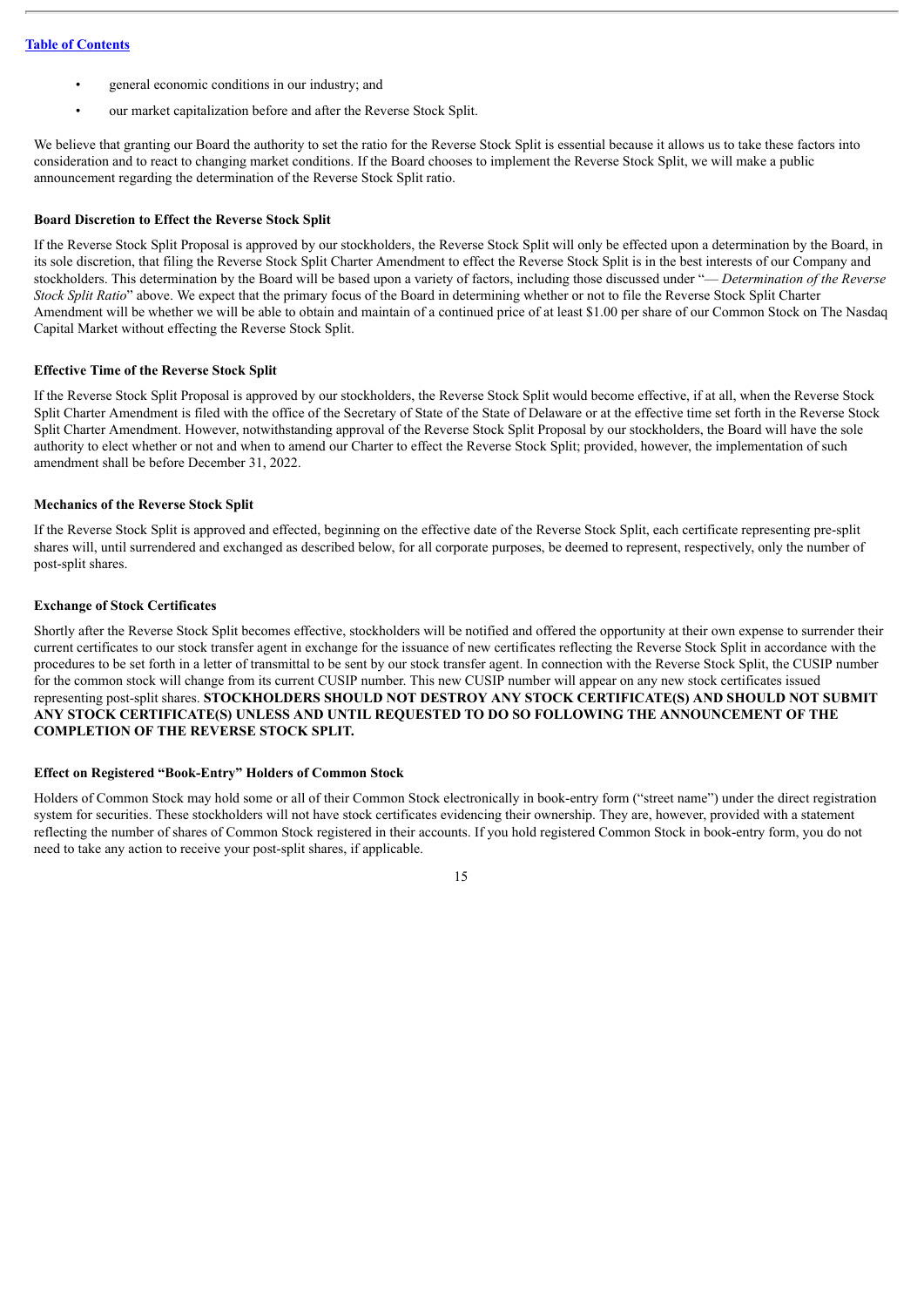#### <span id="page-19-0"></span>**Appraisal Rights**

Under the Delaware General Corporation Law, our stockholders are not entitled to appraisal or dissenter's rights with respect to the Reverse Stock Split, and we will not independently provide our stockholders with any such rights.

#### <span id="page-19-1"></span>**Regulatory Approvals**

The Reverse Stock Split will not be consummated, if at all, until after approval of our stockholders is obtained. We are not obligated to obtain any governmental approvals or comply with any state or federal regulations in order to effect the Reverse Stock Split other than the filing of the Reverse Stock Split Charter Amendment with the Secretary of State of the State of Delaware.

# <span id="page-19-2"></span>**Accounting Treatment of the Reverse Stock Split**

If the Reverse Stock Split is effected, the par value per share of our Common Stock will remain unchanged at \$0.001. Accordingly, on the effective date of the Reverse Stock Split, the stated capital on our consolidated balance sheets attributable to our Common Stock will be reduced in proportion to the size of the Reverse Stock Split ratio, and the additional paid-in-capital account will be increased by the amount by which the stated capital is reduced. Our stockholders' equity, in the aggregate, will remain unchanged. Per share net income or loss will be increased because there will be fewer shares of Common Stock outstanding. Any Common Stock held in treasury will be reduced in proportion to the Reverse Stock Split ratio. The Company does not anticipate that any other accounting consequences, including changes to the amount of stock-based compensation expense to be recognized in any period, will arise as a result of the Reverse Stock Split.

#### <span id="page-19-3"></span>**Certain U.S. Federal Income Tax Consequences of the Reverse Stock Split**

The following discussion is a summary of certain material U.S. federal income tax considerations of the Reverse Stock Split applicable to U.S. holders (as defined below). This discussion does not purport to be a complete analysis of all potential tax consequences that may be relevant to a U.S. holder. The effects of U.S. federal tax laws other than U.S. federal income tax laws, such as estate and gift tax laws, and any applicable state, local or non-U.S. tax laws are not discussed. This discussion is based on the Code, Treasury Regulations promulgated thereunder, judicial decisions, and published rulings and administrative pronouncements of the IRS, in each case in effect as of the date hereof. These authorities may change or be subject to differing interpretations. Any such change or differing interpretation may be applied retroactively in a manner that could adversely affect a U.S. holder. We have not sought and do not intend to seek any rulings from the IRS regarding the matters discussed below. There can be no assurance the IRS or a court will not take a position contrary to that discussed below regarding the tax consequences of the Reverse Stock Split.

This discussion is limited to U.S. holders that hold Common Stock as a "capital asset" within the meaning of Section 1221 of the Code (generally, property held for investment). This discussion does not address all U.S. federal income tax consequences relevant to a U.S. holder's particular circumstances, including the impact of the alternative minimum tax, the rules related to "qualified small business stock" within the meaning of Section 1202 of the Code or the Medicare contribution tax on net investment income. In addition, it does not address consequences relevant to U.S. holders subject to special rules, including, without limitation:

- U.S. expatriates and former citizens or long-term residents of the United States;
- U.S. holders whose functional currency is not the U.S. dollar;
- Persons holding Common Stock as part of a hedge, straddle or other risk reduction strategy or as part of a conversion transaction or other integrated investment;
- banks, insurance companies, and other financial institutions;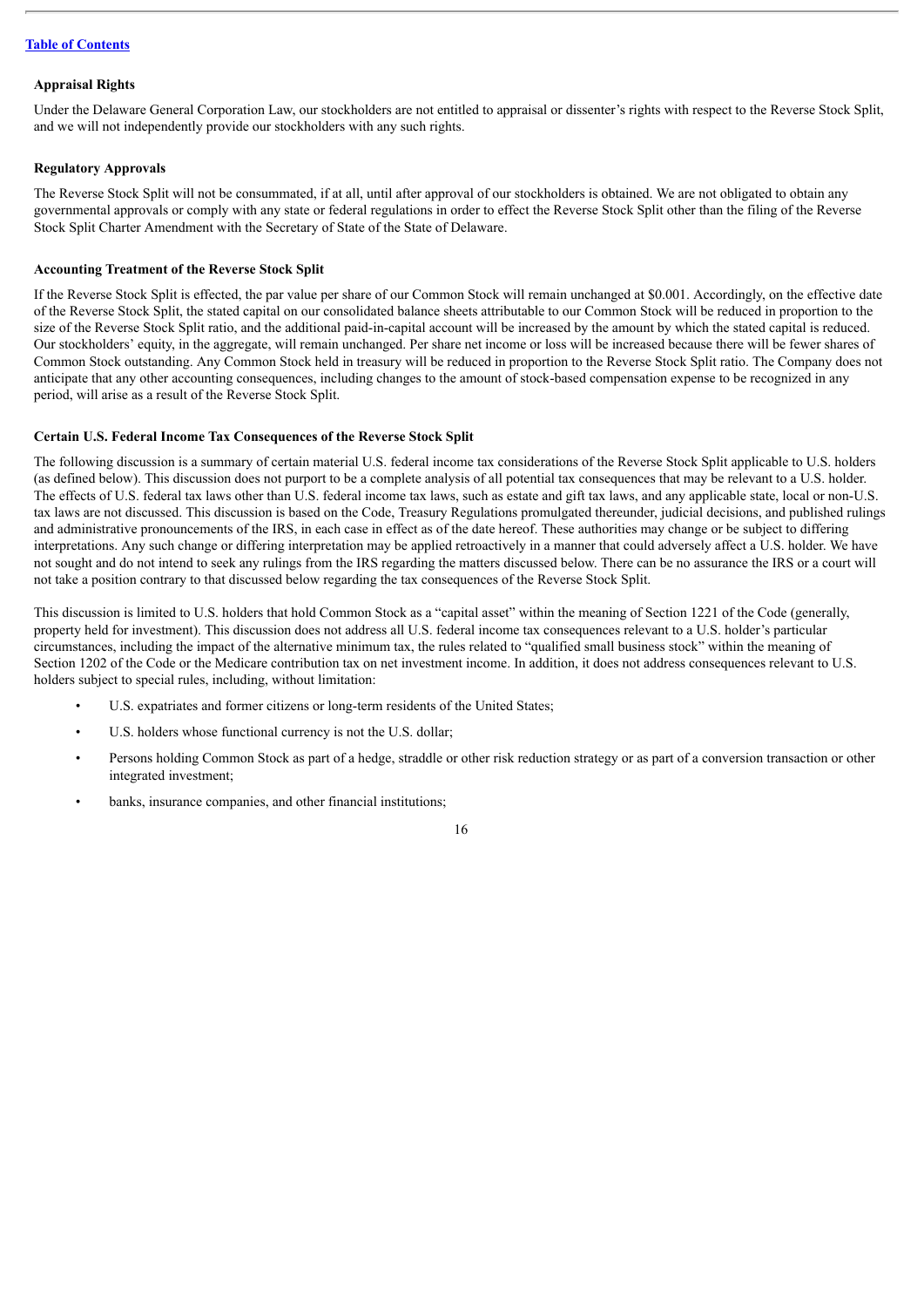- real estate investment trusts or regulated investment companies;
- brokers, dealers or traders in securities;
- corporations that accumulate earnings to avoid U.S. federal income tax;
- S corporations, partnerships or other entities or arrangements treated as partnerships for U.S. federal income tax purposes (and investors therein);
- tax-exempt organizations or governmental organizations;
- persons deemed to sell Common Stock under the constructive sale provisions of the Code;
- persons who hold or received Common Stock pursuant to the exercise of any employee stock option or otherwise as compensation; and tax-qualified retirement plans.

If an entity treated as a partnership for U.S. federal income tax purposes holds Common Stock, the tax treatment of a partner in the partnership will generally depend on the status of the partner, the activities of the partnership and certain determinations made at the partner level. Accordingly, partnerships holding Common Stock and the partners in such partnerships should consult their tax advisors regarding the U.S. federal income tax consequences to them.

THIS DISCUSSION IS FOR INFORMATION PURPOSES ONLY AND IS NOT TAX ADVICE. HOLDERS SHOULD CONSULT THEIR TAX ADVISORS WITH RESPECT TO THE APPLICATION OF THE U.S. FEDERAL INCOME TAX LAWS TO THEIR PARTICULAR SITUATIONS AS WELL AS ANY TAX CONSEQUENCES OF THE REVERSE STOCK SPLIT ARISING UNDER THE U.S. FEDERAL ESTATE OR GIFT TAX LAWS OR UNDER THE LAWS OF ANY STATE, LOCAL OR NON-U.S. TAXING JURISDICTION OR UNDER ANY APPLICABLE INCOME TAX TREATY.

The Reverse Stock Split should constitute a "recapitalization" for U.S. federal income tax purposes. As a result, a U.S. holder of Common Stock generally should not recognize gain or loss upon the Reverse Stock Split, except with respect to cash received in lieu of a fractional share of Common Stock, as discussed below. A U.S. holder's aggregate tax basis in the shares of Common Stock received pursuant to the Reverse Stock Split should equal the aggregate tax basis of the shares of the Common Stock surrendered (excluding any portion of such basis that is allocated to any fractional share of Common Stock), and such U.S. holder's holding period in the shares Common Stock received should include the holding period in the shares of Common Stock surrendered. Treasury Regulations provide detailed rules for allocating the tax basis and holding period of the shares of Common Stock surrendered to the shares of Common Stock received in a recapitalization pursuant to the Reverse Stock Split. U.S. holders of shares of Common Stock acquired on different dates and at different prices should consult their tax advisors regarding the allocation of the tax basis and holding period of such shares.

# <span id="page-20-0"></span>**Cash in Lieu of Fractional Shares**

A U.S. holder of Common Stock that receives cash in lieu of a fractional share of Common Stock pursuant to the Reverse Stock Split is expected to recognize capital gain or loss in an amount equal to the difference between the amount of cash received and the U.S. holder's tax basis allocable to such fractional share of Common Stock. Any such capital gain or loss should be long-term capital gain or loss if the U.S. holder's holding period in the fractional share of Common Stock surrendered is greater than one year as of the effective date of the Reverse Stock Split.

#### <span id="page-20-1"></span>**Information Reporting and Backup Withholding**

A U.S. holder of Common Stock may be subject to information reporting and backup withholding on cash paid in lieu of fractional shares in connection with the Reverse Stock Split. A U.S. holder will be subject to backup withholding if such holder is not otherwise exempt and such holder does not provide its taxpayer identification number in the manner required or otherwise fails to comply with applicable backup withholding tax rules.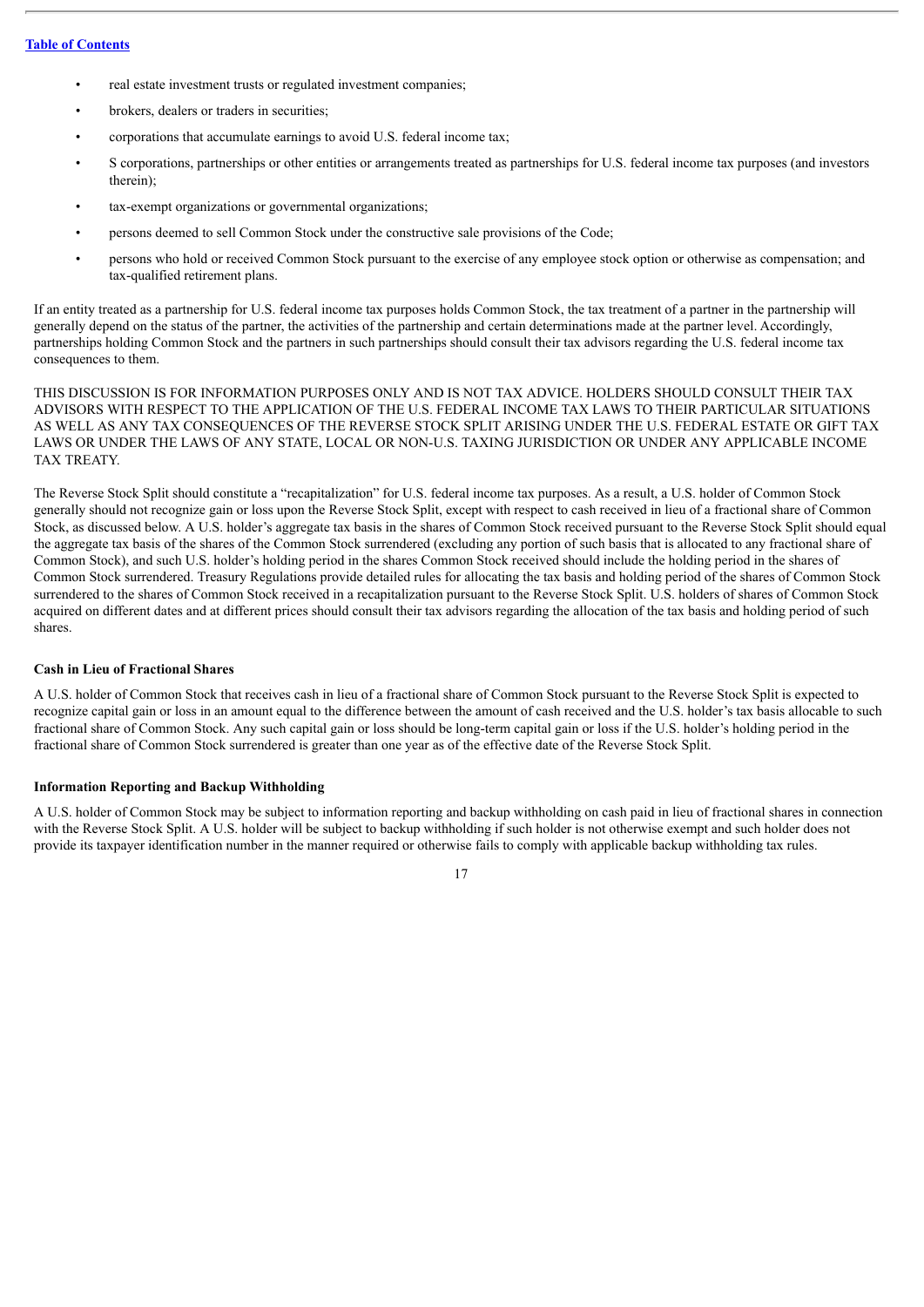Backup withholding is not an additional tax. Any amounts withheld under the backup withholding rules may be refunded or allowed as a credit against a U.S. holder's federal income tax liability, if any, provided the required information is timely furnished to the IRS. U.S. holders of Common Stock should consult their tax advisors regarding their qualification for an exemption from backup withholding and the procedures for obtaining such an exemption.

# <span id="page-21-0"></span>**Vote Required**

Pursuant to the Delaware General Corporation Law and our organizational documents, the affirmative vote of the holders of a majority of the voting power of the outstanding shares of Common Stock and Preferred Stock entitled to vote on the proposal, voting together as a single class, is required to approve the Reverse Stock Split Proposal.

#### <span id="page-21-1"></span>**Our Recommendation**

# **THE BOARD UNANIMOUSLY RECOMMENDS A VOTE "FOR" THE PROPOSAL TO AMEND OUR AMENDED AND RESTATED CERTIFICATE OF INCORPORATION TO EFFECT THE REVERSE STOCK SPLIT.**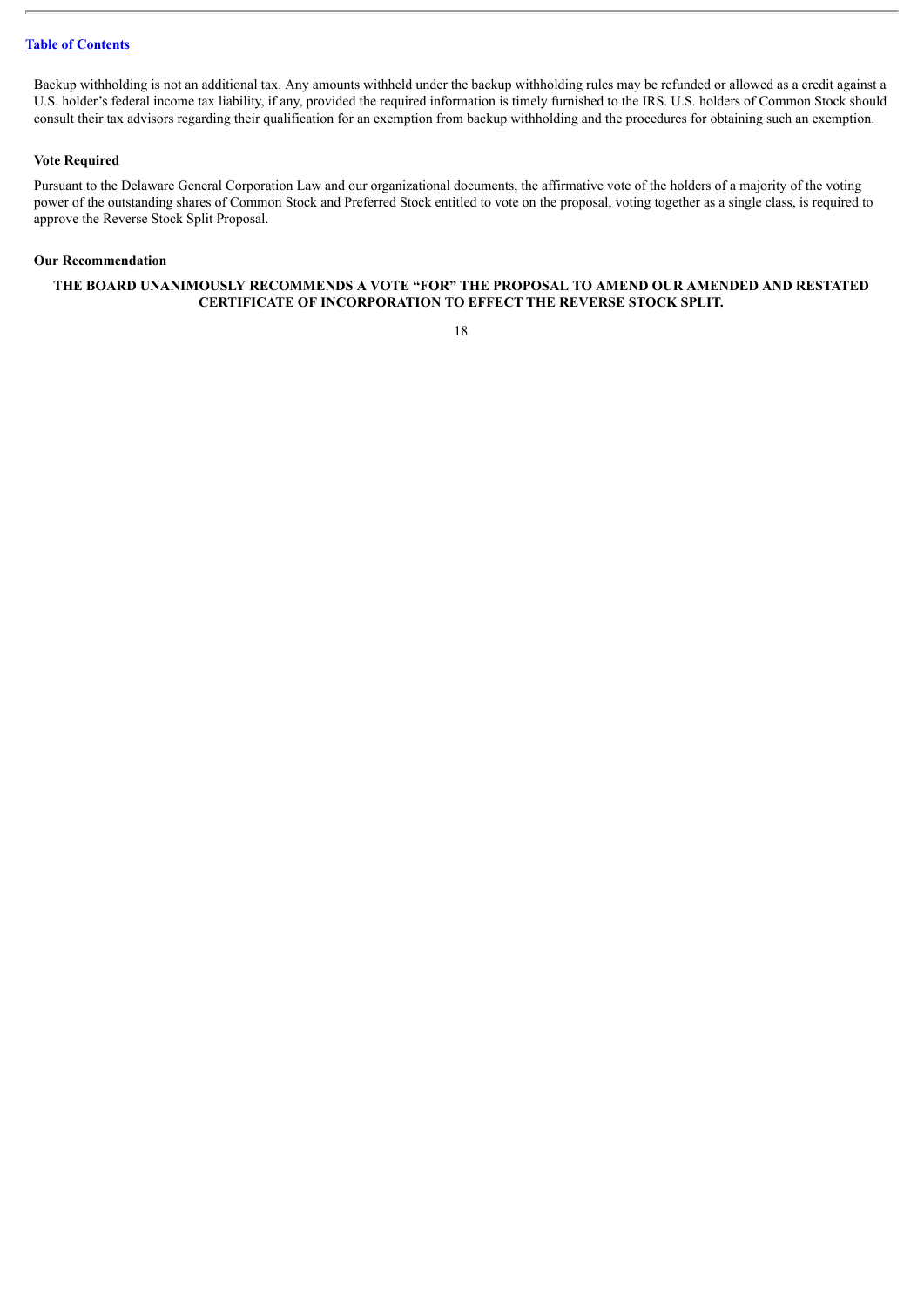# **PROPOSAL 2 RATIFICATION OF APPOINTMENT OF INDEPENDENT REGISTERED PUBLIC ACCOUNTING FIRM**

<span id="page-22-0"></span>The Company's stockholders are being asked by the audit committee of the Board to ratify the appointment of Ernst & Young LLP to serve as the Company's independent registered public accounting firm for 2022. Ernst & Young LLP has served as our independent registered public accounting firm since 2012. The audit committee is solely responsible for selecting the Company's independent registered public accounting firm, and stockholder approval is not required to appoint Ernst  $&$  Young LLP as the Company's independent registered public accounting firm for the fiscal year ending December 31, 2022. However, the Board believes that submitting the appointment of Ernst & Young LLP to the stockholders for ratification is good corporate governance. If the stockholders do not ratify this appointment, the audit committee will reconsider whether to retain Ernst & Young LLP. If the selection of Ernst  $\&$  Young LLP is ratified, the audit committee, in its discretion, may direct the appointment of a different independent registered public accounting firm at any time it decides that such a change would be in the best interest of the Company and its stockholders. Representatives of Ernst  $\&$ Young LLP are expected to be present at the Special Meeting. These representatives will be provided an opportunity to make a statement at the Special Meeting if they desire to do so and will be available to respond to appropriate questions from stockholders.

#### <span id="page-22-1"></span>**Vote Required**

The proposal to ratify the appointment of Ernst & Young LLP as our independent registered public accounting firm for the fiscal year ending December 31, 2022, requires an affirmative vote of a majority of the votes cast by the holders of our Common Stock present in person (via live webcast) or represented by proxy at the Special Meeting and entitled to vote on the proposal.

#### <span id="page-22-2"></span>**Our Recommendation**

# **THE BOARD RECOMMENDS A VOTE "FOR" THE RATIFICATION OF ERNST & YOUNG LLP AS THE COMPANY'S INDEPENDENT REGISTERED PUBLIC ACCOUNTING FIRM FOR THE FISCAL YEAR ENDING DECEMBER 31, 2022.**

#### <span id="page-22-3"></span>**Pre-Approval Policies and Procedures**

Our audit committee pre-approves all audit and permissible non-audit services provided by our auditor. These services may include audit services, auditrelated services, tax services and other services. Pre-approval may be given as part of the audit committee's approval of the scope of the engagement of the independent registered public accounting firm or on an individual case-by-case basis. All of the services described below were approved by our audit committee.

We retained Ernst & Young LLP to provide audit services for the fiscal years ended December 31, 2021 and 2020. In the table below, audit fees reflects fees for audit services for the year ended December 31, 2021 and 2020.

|                           | 2021      | 2020      |
|---------------------------|-----------|-----------|
| <b>Audit Fees</b>         | \$532,500 | \$530,000 |
| <b>Audit-Related Fees</b> |           |           |
| Tax Fees                  |           |           |
| All Other Fees            |           | 1.505     |
| Total                     | \$532,500 | \$531,505 |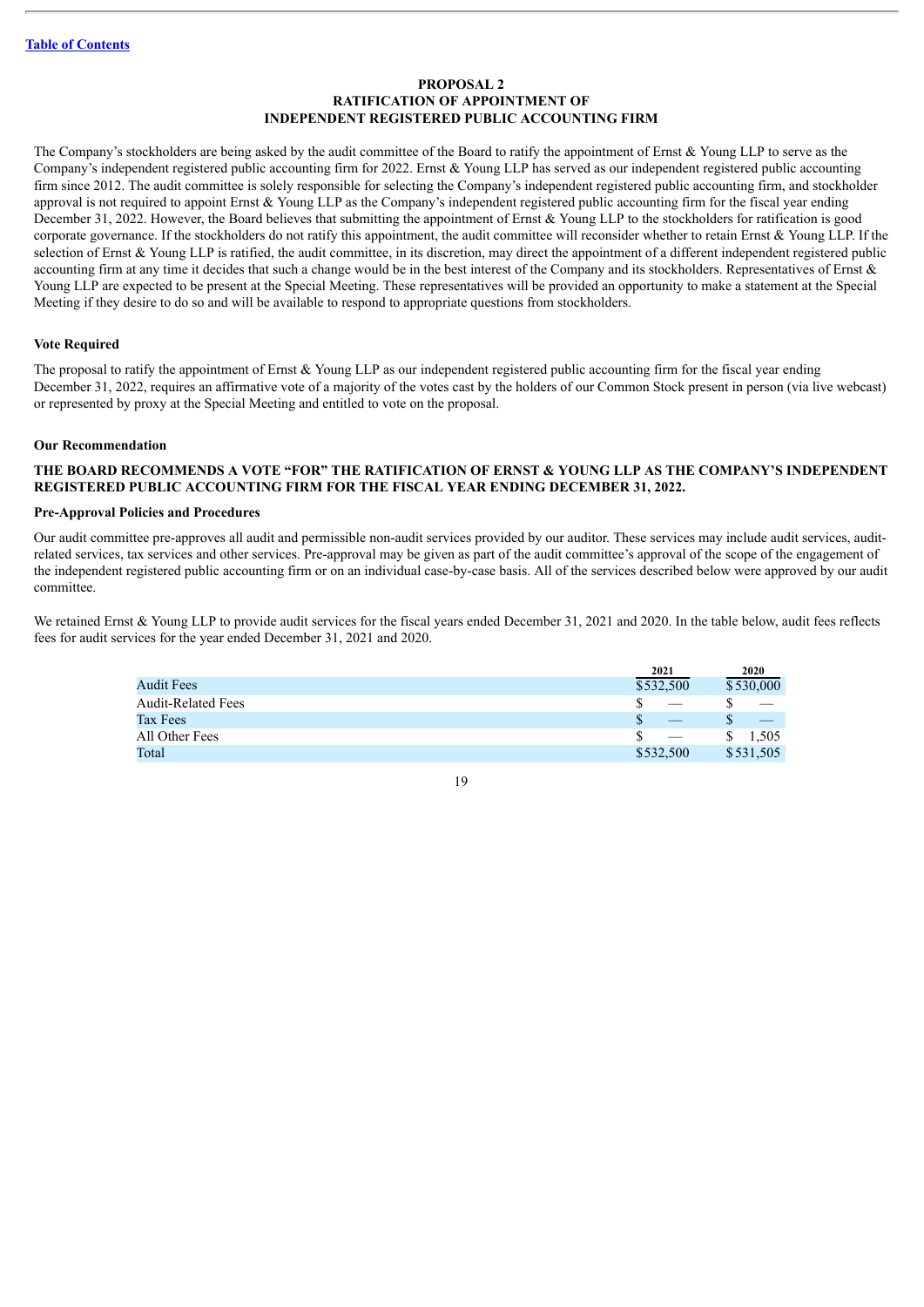#### **PROPOSAL 3**

#### <span id="page-23-0"></span>**TO APPROVE THE ADJOURNMENT OF THE SPECIAL MEETING, IF NECESSARY, TO SOLICIT ADDITIONAL PROXIES IF THERE ARE INSUFFICIENT VOTES AT THE TIME OF THE SPECIAL MEETING TO APPROVE THE REVERSE STOCK SPLIT PROPOSAL**

#### <span id="page-23-1"></span>**Background of and Rationale for the Adjournment Proposal**

The Board believes that, if the number of affirmative votes received from the holders of outstanding shares of our Common Stock and Preferred Stock entitled to vote on the Reverse Stock Split, voting together as a single class, are insufficient to approve the Reverse Stock Split Proposal, it is in the best interests of the stockholders to enable the Board to continue to seek to obtain a sufficient number of additional affirmative votes to approve the Reverse Stock Split Proposal.

In the Adjournment Proposal, we are asking stockholders to authorize the holder of any proxy solicited by the Board to vote in favor of adjourning the Special Meeting or any adjournment thereof. If our stockholders approve this proposal, we could adjourn the Special Meeting, and any adjourned session of the Special Meeting, to use the additional time to solicit additional proxies in favor of the Reverse Stock Split Proposal.

Additionally, approval of the Adjournment Proposal could mean that, in the event we receive proxies indicating that a majority of the voting power of the outstanding shares of our Common Stock and Preferred Stock entitled to vote on the Reverse Stock Split Proposal, voting together as a single class, have voted against the Reverse Stock Split Proposal, we could adjourn the Special Meeting without a vote on the Reverse Stock Split Proposal and use the additional time to solicit the holders of those shares to change their vote in favor of the Reverse Stock Split Proposal.

## <span id="page-23-2"></span>**Vote Required**

The approval of the Adjournment Proposal requires the affirmative vote of the majority of the votes cast by the holders of our Common Stock and Preferred Stock present in person (via live webcast) or represented by proxy at the Special Meeting and entitled to vote on the proposal, voting together as a single class.

# <span id="page-23-3"></span>**Board Recommendation**

# **THE BOARD RECOMMENDS A VOTE "FOR" THE ADJOURNMENT OF THE SPECIAL MEETING, IF NECESSARY, TO SOLICIT ADDITIONAL PROXIES IF THERE ARE INSUFFICIENT VOTES AT THE TIME OF THE SPECIAL MEETING TO APPROVE THE REVERSE STOCK SPLIT PROPOSAL.**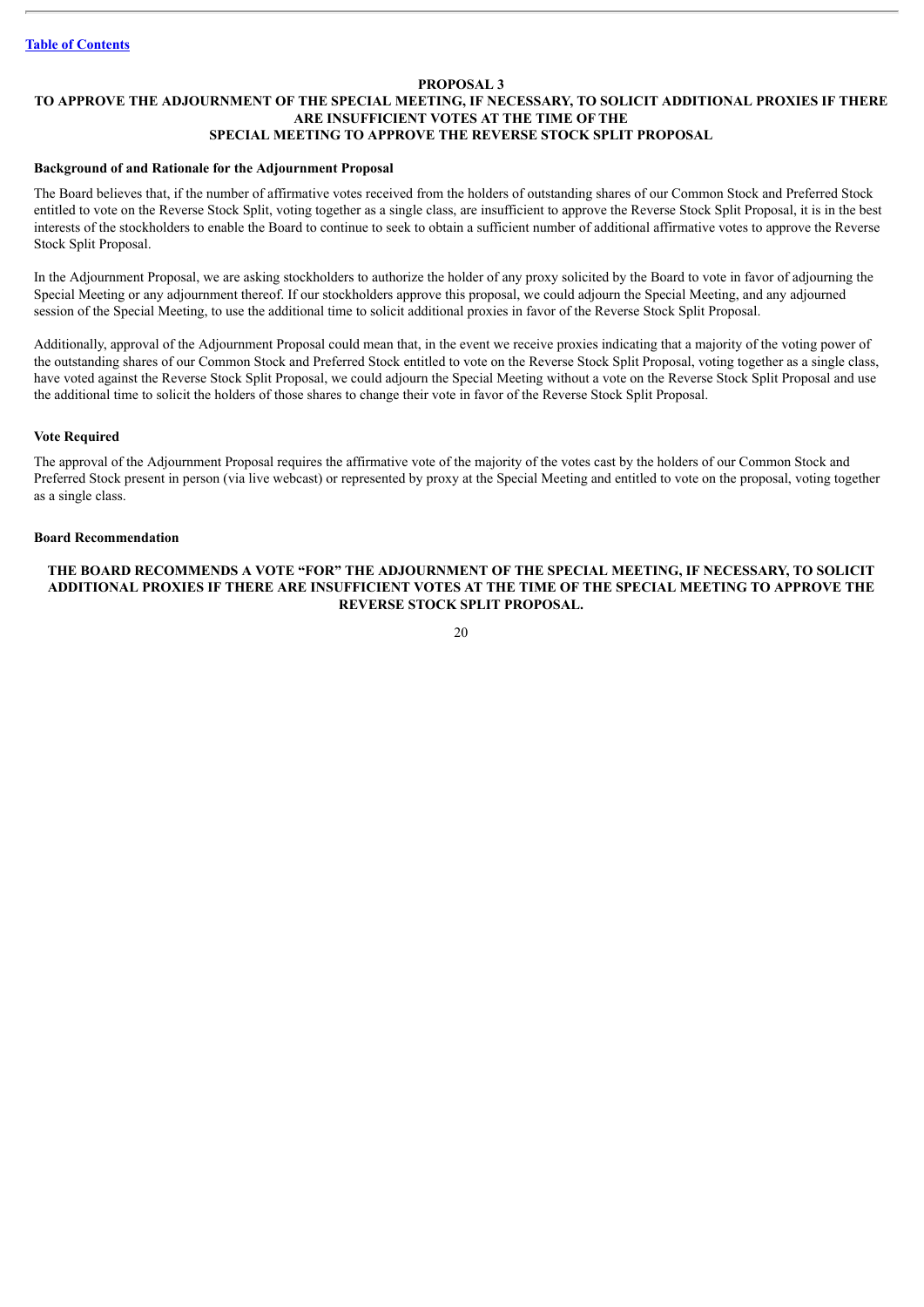# **STOCKHOLDER PROPOSALS AND NOMINATIONS**

<span id="page-24-0"></span>Stockholder proposals and director nominations should be addressed to our Secretary, c/o Allena Pharmaceuticals, Inc., One Newton Executive Park, Suite 202, Newton, MA 02462.

The required notice must be in writing and received by our corporate secretary at our principal executive offices not later than the close of business on the ninetieth (90th) day nor earlier than the close of business on the one hundred twentieth (120th) day prior to the one-year anniversary of the preceding year's annual meeting. Provided, however, that in the event the annual meeting is first convened more than thirty (30) days before or more than sixty (60) days after such anniversary date, or if no annual meeting were held in the preceding year, a stockholder's notice must be received by our corporate secretary not later than the close of business on the later of the ninetieth  $(90th)$  day prior to the scheduled date of such annual meeting or the tenth  $(10th)$ day following the day on which public announcement of the date of such meeting is first made.

Any stockholder proposal intended to be included in the proxy statement for the next annual meeting of our stockholders must also satisfy the SEC regulations under Rule 14a-8 of the Exchange Act, and must have been received not earlier than February 3, 2022 and not later than March 5, 2022. If the date of the annual meeting is moved by more than 30 days from the date contemplated when we filed our proxy statement with the SEC on April 22, 2021, then notice must be received within a reasonable time before we begin to print and send proxy materials. If that happens, we will publicly announce the deadline for submitting a proposal in a press release or in a document filed with the SEC. Nothing in this paragraph shall be deemed to require us to include in our proxy statement and proxy card for such meeting any stockholder proposal which does not meet the requirements of the SEC in effect at the time. Any such proposal will be subject to Rule 14a-8 of the Exchange Act.

# **OTHER MATTERS**

<span id="page-24-1"></span>As of the time of preparation of this proxy statement, neither the Board nor management intends to bring before the meeting any business other than the matters referred to in the Notice of Special Meeting and this proxy statement. If any other business should properly come before the meeting, or any adjournment thereof, the persons named in the proxy will vote on such matters according to their best judgment. In addition, our bylaws permit the presiding officer at the Special Meeting to adjourn the meeting in his or her sole discretion.

# **AVAILABILITY OF CERTAIN DOCUMENTS**

<span id="page-24-2"></span>The proxy materials for the Special Meeting are available via the Internet at www.proxydocs.com/ALNA. Stockholders residing in the same household who hold their stock through a bank or broker may receive only one set of proxy materials in accordance with a notice sent earlier by their bank or broker unless we have received contrary instructions from one or more of the stockholders. This practice will continue unless instructions to the contrary are received by your bank or broker from one or more of the stockholders within the household. We will promptly deliver a separate copy of the proxy materials to such stockholders if you make a written or oral request to our corporate secretary at the address above, or by calling 1-866-637-9703.

If you hold your shares in "street name" and reside in a household that received only one copy of the proxy materials, you can request to receive a separate copy in the future by following the instructions sent by your bank or broker. If your household is receiving multiple copies of the proxy materials, you may request that only a single set of materials be sent by following the instructions sent by your bank or broker by contacting us at the above address or phone number.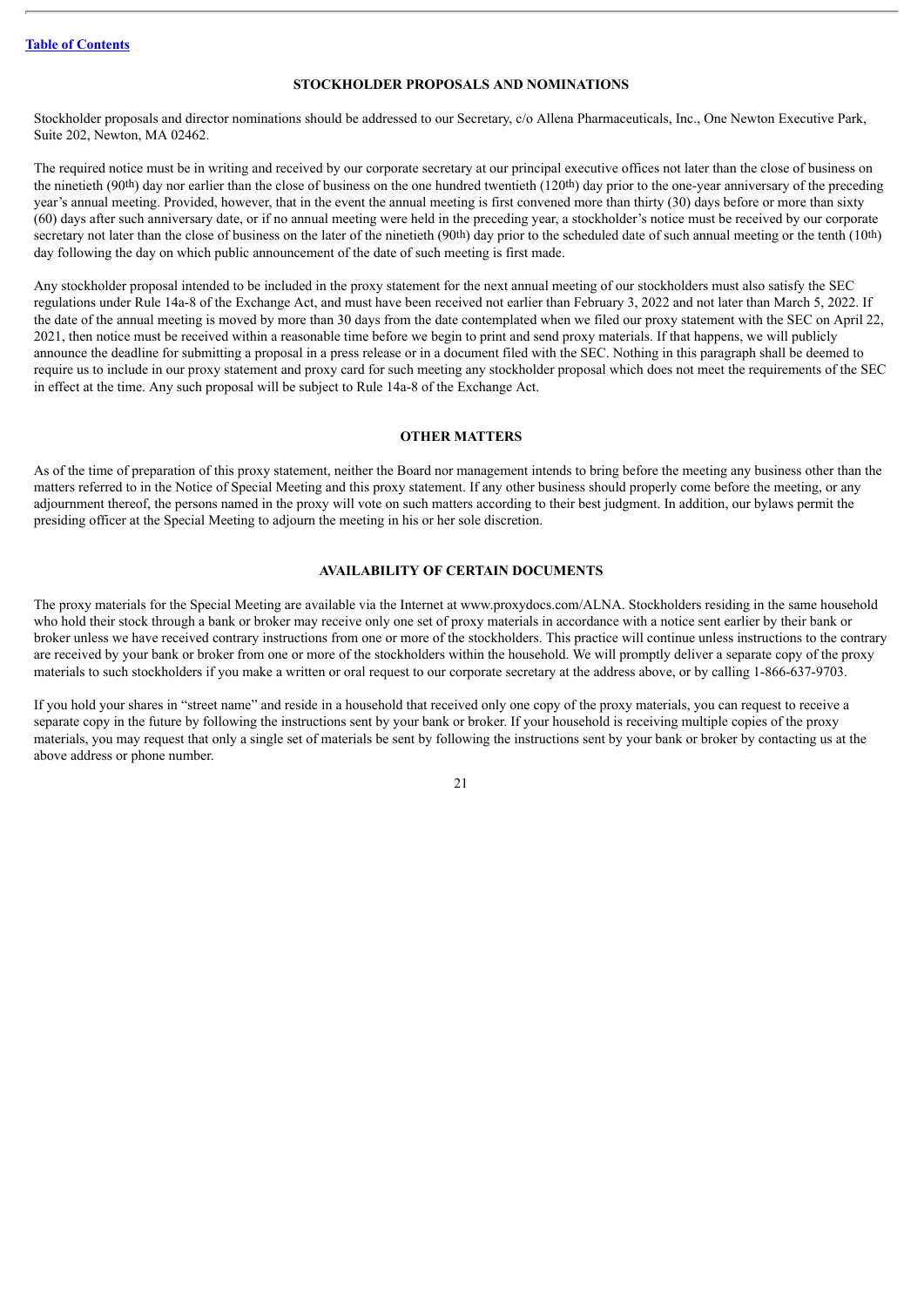# **APPENDIX A**

#### **CERTIFICATE OF AMENDMENT TO THE AMENDED AND RESTATED CERTIFICATE OF INCORPORATION**

#### **OF**

# **ALLENA PHARMACEUTICALS, INC.**

<span id="page-25-0"></span>Allena Pharmaceuticals, Inc. (the "Corporation"), a corporation organized and existing under and by virtue of the General Corporation Law of the State of Delaware (the "DGCL"), does hereby certify:

1. Pursuant to Section 242 of the DGCL, this Certificate of Amendment to the Amended and Restated Certificate of Incorporation (this "Certificate of Amendment") amends the provisions of the Amended and Restated Certificate of Incorporation of the Corporation, as amended (the "Charter").

2. This Certificate of Amendment has been approved and duly adopted by the Corporation's Board of Directors and stockholders in accordance with the provisions of Section 242 of the DGCL.

3. Upon this Certificate of Amendment becoming effective, the Charter is hereby amended as follows:

ARTICLE IV of the Charter is hereby amended by adding the following new paragraph at the end of such article:

#### "C. REVERSE STOCK SPLIT

Effective at 4:05 p.m., Eastern Time, on , 2022 (the "**2022 Split Effective Time**"), every ( ) shares of common stock issued and outstanding or held by the Corporation as treasury shares as of the 2022 Split Effective Time shall automatically, and without action on the part of the stockholders, be combined, reclassified and changed into one (1) validly issued, fully paid and non-assessable share of common stock, without effecting a change to the par value per share of common stock, subject to the treatment of fractional interests as described below (the "**2022 Reverse Split**"). Notwithstanding the immediately preceding sentence, no fractional shares will be issued in connection with the combination effected by the preceding sentence. Stockholders of record who otherwise would be entitled to receive fractional shares in connection with such combination will instead be entitled to receive, in lieu of such fractional shares, an amount in cash equal to the fraction to which the stockholder would otherwise be entitled multiplied by the closing price of our common stock on The Nasdaq Capital Market on the date on which the Effective Time occurs. As of the 2022 Split Effective Time and thereafter, a certificate(s) representing shares of common stock prior to the 2022 Reverse Split is deemed to represent the number of post-2022 Reverse Split shares into which the pre-2022 Reverse Split shares were reclassified and combined. The 2022 Reverse Split shall also apply to any outstanding securities or rights convertible into, or exchangeable or exercisable for, common stock of the Corporation and all references to such common stock in agreements, arrangements, documents and plans relating thereto or any option or right to purchase or acquire shares of common stock shall be deemed to be references to the common stock or options or rights to purchase or acquire shares of common stock, as the case may be, after giving effect to the 2022 Reverse Split."

3. This Certificate of Amendment shall become effective at 4:05 p.m., Eastern Time, on , 2022

# $* - * - * - *$

**IN WITNESS WHEREOF**, the undersigned authorized officer of the Corporation has executed this Certificate of Amendment to the Amended and Restated Certificate of Incorporation as of , 2022.

# **ALLENA PHARMACEUTICALS, INC.**

By:

Name: Louis Brenner Title: President and Chief Executive Officer

A-1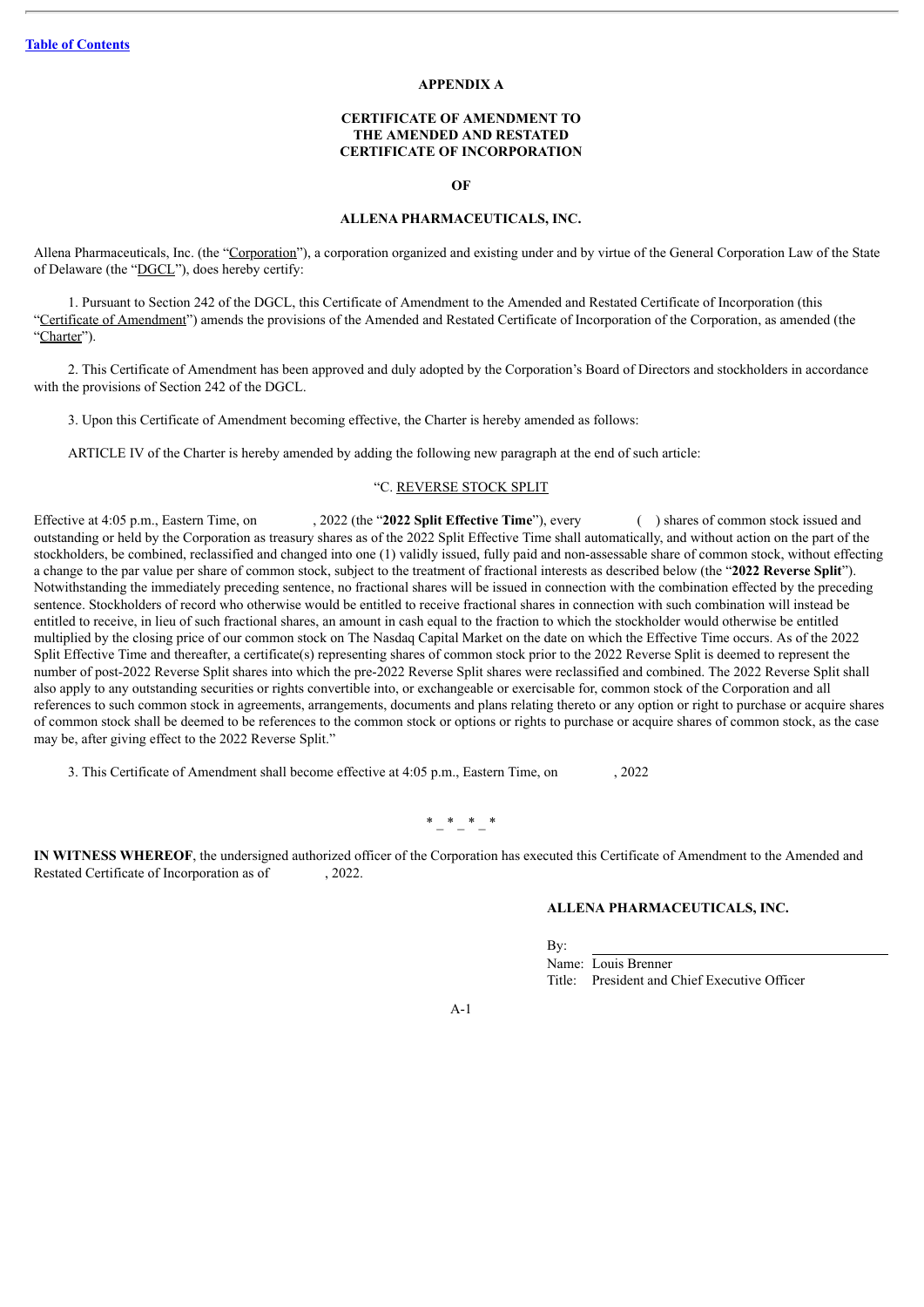

P.O. BOX 8016, CARY, NC 27512-9903

# **YOUR VOTE IS IMPORTANT! PLEASE SUBMIT YOUR PROXY TO VOTE BY:**



# **Allena Pharmaceuticals, Inc.**

**Special Meeting of Stockholders**

For Stockholders as of May 4, 2022

**TIME:** July 5, 2022 at 9:00 a.m., Eastern Time

**PLACE:** Special Meeting of Stockholders to be held live via the Internet please visit www.proxydocs.com/ALNA for more details.

#### **This proxy is being solicited on behalf of the Board of Directors**

The undersigned hereby appoints Louis Brenner, M.D. and Richard Katz, M.D., and each or either of them, as the true and lawful attorneys of the undersigned, with full power of substitution and revocation, and authorizes them, and each of them, to vote all the shares of common stock of Allena Pharmaceuticals, Inc. which the undersigned is entitled to vote at said meeting and any adjournment thereof upon the matters specified and upon such other matters as may be properly brought before the meeting or any adjournment thereof, conferring authority upon such true and lawful attorneys to vote in their discretion on such other matters as may properly come before the meeting and revoking any proxy heretofore given.

THE SHARES REPRESENTED BY THIS PROXY WILL BE VOTED AS DIRECTED OR, IF NO DIRECTION IS GIVEN, SHARES WILL BE VOTED FOR PROPOSAL 1 AND PROPOSAL 3 AND, WITH RESPECT TO SHARES OF COMMON STOCK, FOR PROPOSAL 2. THE PROXIES WILL VOTE IN THEIR DISCRETION ON ANY OTHER BUSINESS AS MAY PROPERLY COME BEFORE THE MEETING AND ANY ADJOURNMENT THEREOF.

You are encouraged to specify your choice by marking the appropriate box (SEE REVERSE SIDE) but you need not mark any box if you wish to vote in accordance with the Board of Directors' recommendation. The Named Proxies cannot vote your shares unless you sign (on the reverse side) and return this card.

PLEASE BE SURE TO SIGN AND DATE THIS PROXY CARD AND MARK ON THE REVERSE SIDE